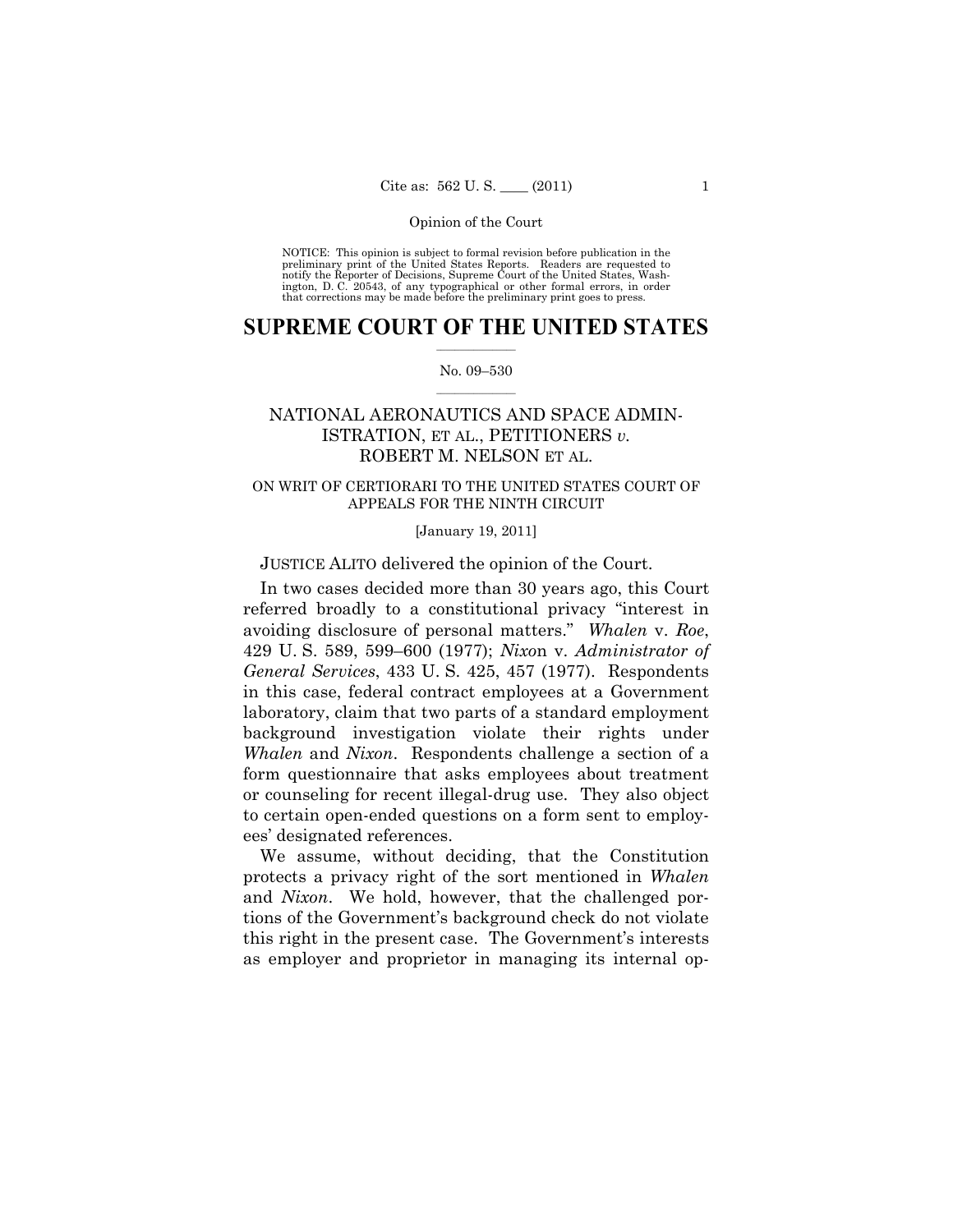## Opinion of the Court

erations, combined with the protections against public dissemination provided by the Privacy Act of 1974, 5 U. S. C. §552a, satisfy any "interest in avoiding disclosure" that may "arguably ha[ve] its roots in the Constitution." *Whalen*, *supra*, at 599, 605.

## I A

 The National Aeronautics and Space Administration (NASA) is an independent federal agency charged with planning and conducting the Government's "space activities." Pub. L. 111–314, §3, 124 Stat. 3333, 51 U. S. C.  $\S20112(a)(1)$ . NASA's workforce numbers in the tens of thousands of employees. While many of these workers are federal civil servants, a substantial majority are employed directly by Government contractors. Contract employees play an important role in NASA's mission, and their duties are functionally equivalent to those performed by civil servants.

 One NASA facility, the Jet Propulsion Laboratory (JPL) in Pasadena, California, is staffed exclusively by contract employees. NASA owns JPL, but the California Institute of Technology (Cal Tech) operates the facility under a Government contract. JPL is the lead NASA center for deep-space robotics and communications. Most of this country's unmanned space missions—from the Explorer 1 satellite in 1958 to the Mars Rovers of today—have been developed and run by JPL. JPL scientists contribute to NASA earth-observation and technology-development projects. Many JPL employees also engage in pure scientific research on topics like "the star formation history of the universe" and "the fundamental properties of quantum fluids." App. 64–65, 68.

 Twenty-eight JPL employees are respondents here. Many of them have worked at the lab for decades, and none has ever been the subject of a Government back-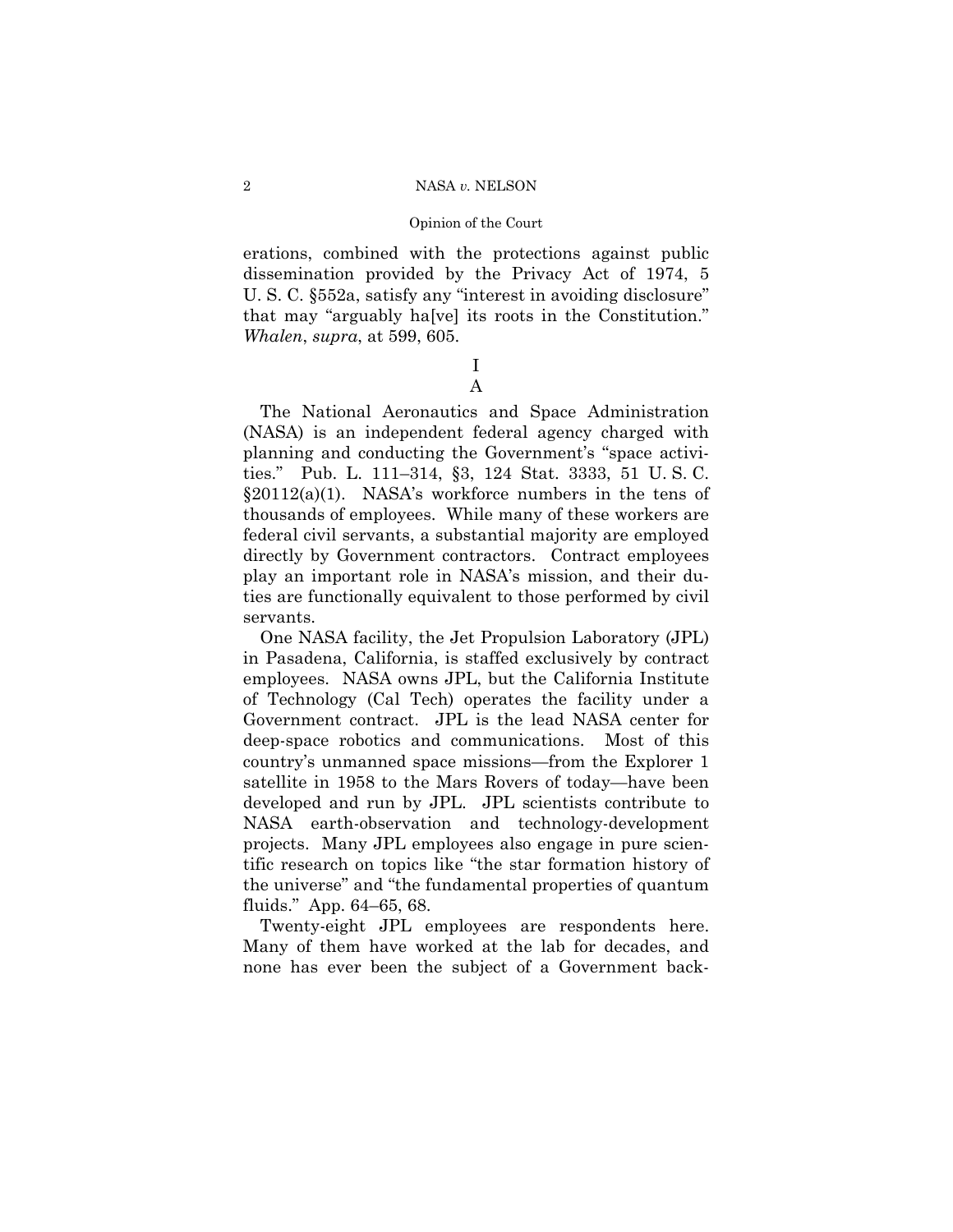ground investigation. At the time when respondents were hired, background checks were standard only for federal civil servants. See Exec. Order No. 10450, 3 CFR 936 (1949–1953 Comp.). In some instances, individual contracts required background checks for the employees of federal contractors, but no blanket policy was in place.

 The Government has recently taken steps to eliminate this two-track approach to background investigations. In 2004, a recommendation by the 9/11 Commission prompted the President to order new, uniform identification standards for "[f]ederal employees," including "contractor employees." Homeland Security Presidential Directive/HSPD–12—Policy for a Common Identification Standard for Federal Employees and Contractors, Public Papers of the President, George W. Bush, Vol. 2, Aug. 27, p. 1765 (2007) (hereinafter HSPD–12), App. 127. The Department of Commerce implemented this directive by mandating that contract employees with long-term access to federal facilities complete a standard background check, typically the National Agency Check with Inquiries (NACI). National Inst. of Standards and Technology, Personal Identity Verification of Federal Employees & Contractors, pp. iii–vi, 1–8, 6 (FIPS PUB 201–1, Mar. 2006) (hereinafter FIPS PUB 201–1), App. 131–150, 144–145.1

 An October 2007 deadline was set for completion of these investigations. Memorandum from Joshua B. Bolten, Director, OMB, to the Heads of all Departments and Agencies (Aug. 5, 2005), App. 112. In January 2007, NASA modified its contract with Cal Tech to reflect the new background-check requirement. JPL management

<sup>1</sup>As alternatives to the NACI process, the Department of Commerce also authorized federal agencies to use another "Office of Personnel Management ... or National Security community investigation required for Federal employment." App. 145. None of these alternative background checks are at issue here.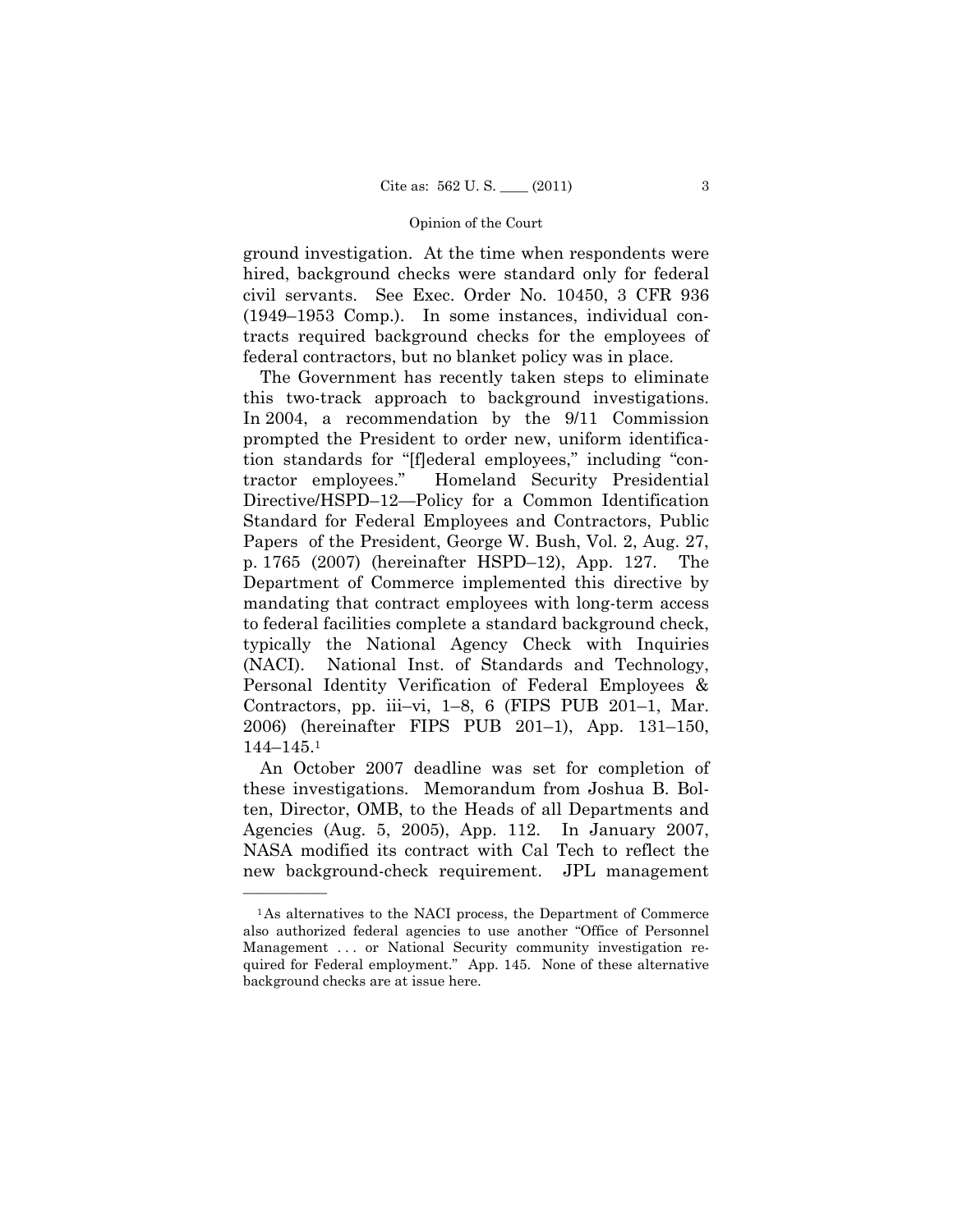informed employees that anyone failing to complete the NACI process by October 2007 would be denied access to JPL and would face termination by Cal Tech.

B

 The NACI process has long been the standard background investigation for prospective civil servants. The process begins when the applicant or employee fills out a form questionnaire. Employees who work in "nonsensitive" positions (as all respondents here do) complete Standard Form 85 (SF–85). Office of Personnel Management (OPM), Standard Form 85, Questionnaire for Non-Sensitive Positions, App. 88–95.2

 Most of the questions on SF–85 seek basic biographical information: name, address, prior residences, education, employment history, and personal and professional references. The form also asks about citizenship, selectiveservice registration, and military service. The last question asks whether the employee has "used, possessed, supplied, or manufactured illegal drugs" in the last year. *Id.,* at 94. If the answer is yes, the employee must provide details, including information about "any treatment or counseling received." *Ibid.* A "truthful response," the form notes, cannot be used as evidence against the employee in a criminal proceeding. *Ibid.* The employee must certify that all responses on the form are true and must sign a release authorizing the Government to obtain personal information from schools, employers, and others during its investigation.

<sup>2</sup>For public-trust and national-security positions, more detailed forms are required. See OPM, Standard Form 85P, Questionnaire for Public Trust Positions, online at http://www.opm.gov/Forms/pdf\_fill/sf85p.pdf; (all Internet materials as visited Jan. 13, 2011, and available in Clerk of Court's case file); OPM, Standard Form 86, Questionnaire for National Security Positions, online at http://www.opm.gov/Forms/ pdf\_fill/sf86.pdf.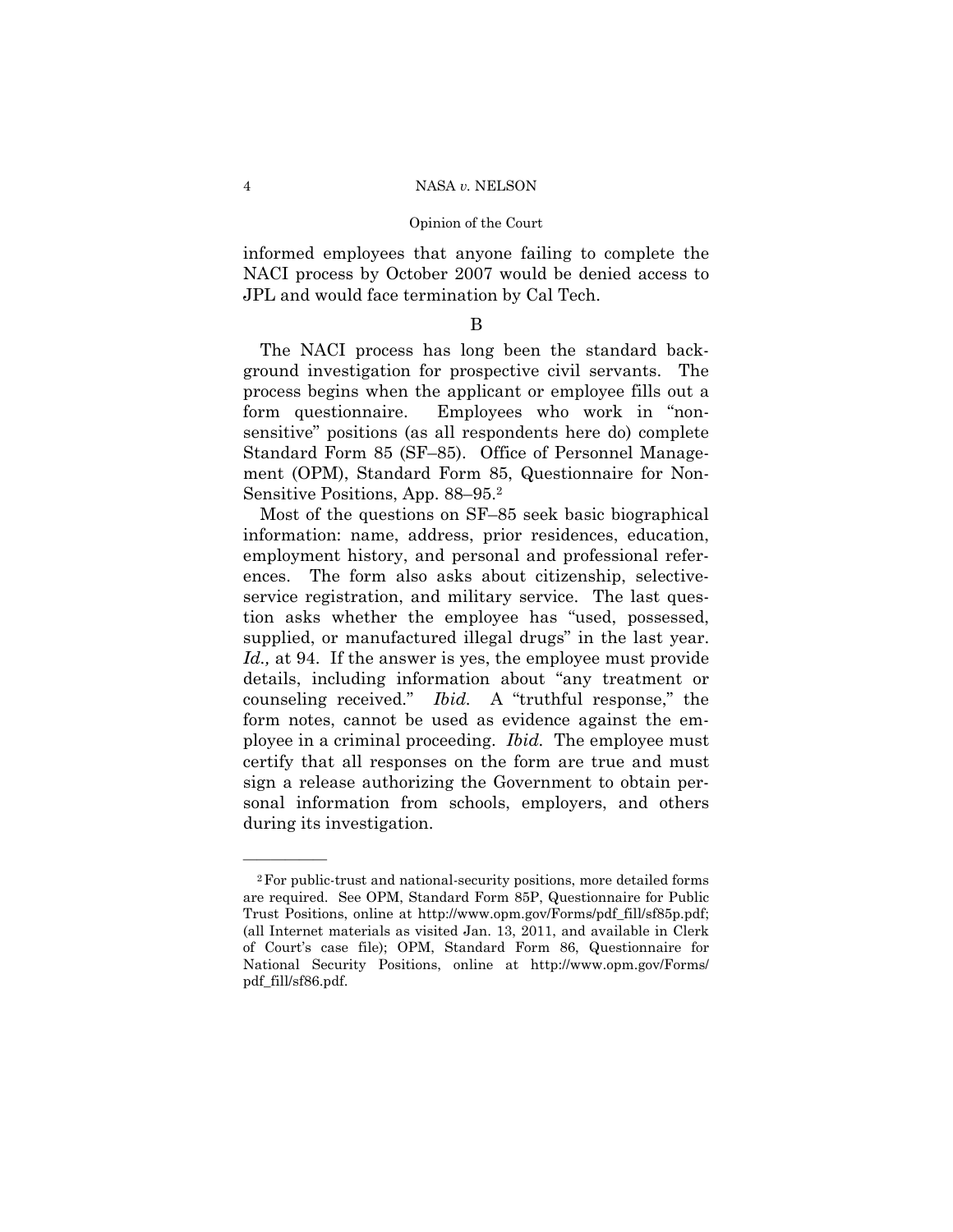Once a completed SF–85 is on file, the "agency check" and "inquiries" begin. 75 Fed. Reg. 5359 (2010). The Government runs the information provided by the employee through FBI and other federal-agency databases. It also sends out form questionnaires to the former employers, schools, landlords, and references listed on SF–85. The particular form at issue in this case—the Investigative Request for Personal Information, Form 42—goes to the employee's former landlords and references. *Ibid*.3

 Form 42 is a two-page document that takes about five minutes to complete. See *ibid*. It explains to the reference that "[y]our name has been provided by" a particular employee or applicant to help the Government determine that person's "suitability for employment or a security clearance." App. 96–97. After several preliminary questions about the extent of the reference's associations with the employee, the form asks if the reference has "any reason to question" the employee's "honesty or trustworthiness." *Id.,* at 97. It also asks if the reference knows of any "adverse information" concerning the employee's "violations of the law," "financial integrity," "abuse of alcohol and/or drugs," "mental or emotional stability," "general behavior or conduct," or "other matters." *Ibid*. If "yes" is checked for any of these categories, the form calls for an explanation in the space below. That space is also available for providing "additional information" ("derogatory" or "favorable") that may bear on "suitability for government employment or a security clearance." *Ibid*.

 All responses to SF–85 and Form 42 are subject to the protections of the Privacy Act. The Act authorizes the Government to keep records pertaining to an individual

<sup>3</sup>The Government sends separate forms to employers (Form 41), educational institutions (Form 43), record repositories (Form 40), and law enforcement agencies (Form 44). 75 Fed. Reg. 5359. None of these forms are at issue here.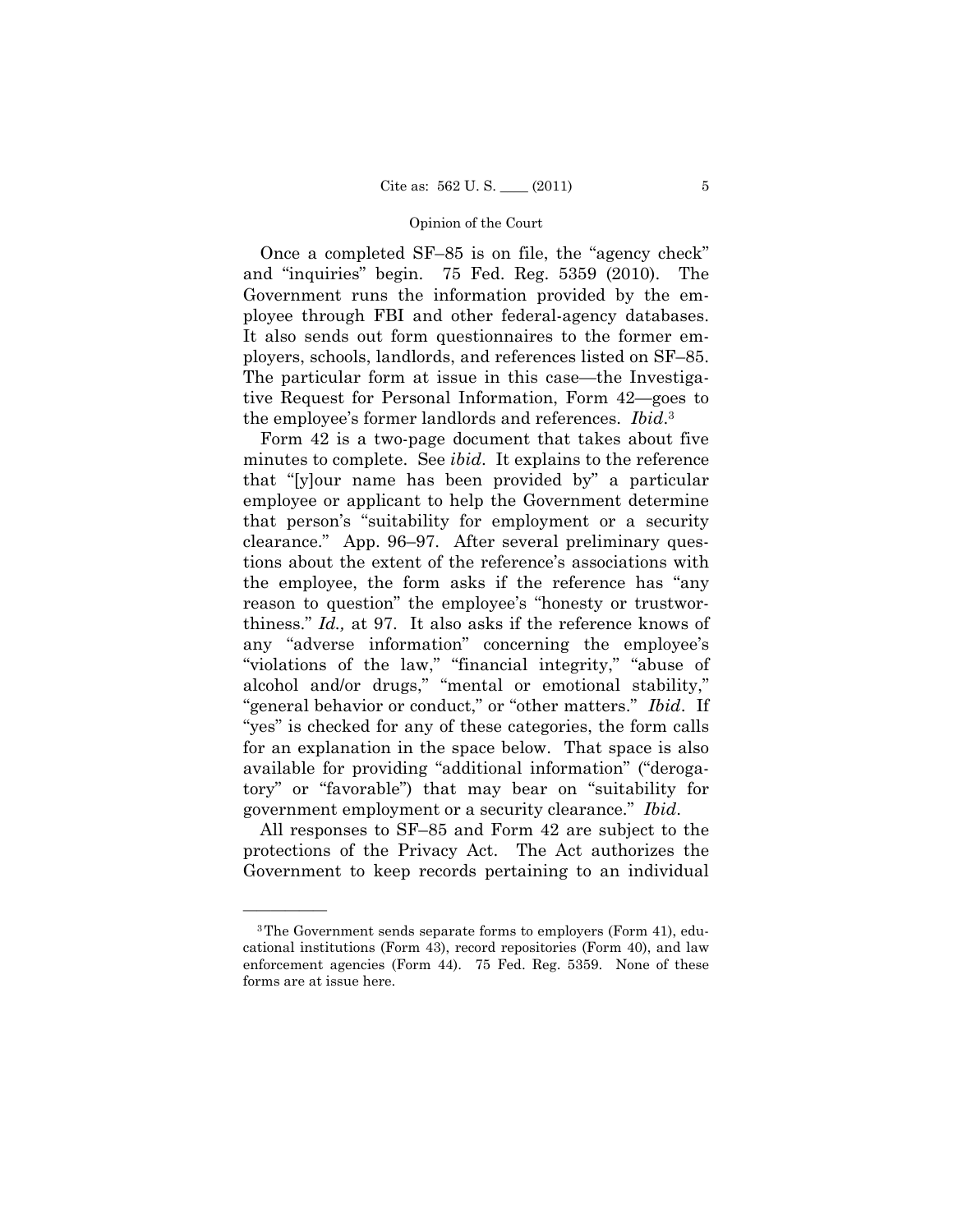only when they are "relevant and necessary" to an end "required to be accomplished" by law. 5 U. S. C.  $§552a(e)(1)$ . Individuals are permitted to access their records and request amendments to them.  $\S552a(d)(1),(2)$ . Subject to certain exceptions, the Government may not disclose records pertaining to an individual without that individual's written consent. §552a(b).

 $\mathcal{C}$ 

 About two months before the October 2007 deadline for completing the NACI, respondents brought this suit, claiming, as relevant here, that the background-check process violates a constitutional right to informational privacy. App. 82 (Complaint for Injunctive and Declaratory Relief).4 The District Court denied respondents' motion for a preliminary injunction, but the Ninth Circuit granted an injunction pending appeal, 506 F. 3d 713 (2007), and later reversed the District Court's order. The court held that portions of both SF–85 and Form 42 are likely unconstitutional and should be preliminarily enjoined. 512 F. 3d 1134, vacated and superseded, 530 F. 3d 865 (2008).

 Turning first to SF–85, the Court of Appeals noted respondents' concession "that most of the questions" on the form are "unproblematic" and do not "implicate the constitutional right to informational privacy." 530 F. 3d, at 878. But the court determined that the "group of questions concerning illegal drugs" required closer scrutiny. *Ibid*. Applying Circuit precedent, the court upheld SF–85's inquiries into recent involvement with drugs as "necessary to further the government's legitimate interest" in combating illegal-drug use. *Id.*, at 879. The court went on to hold, however, that the portion of the form requiring

<sup>4</sup>Respondents sought to represent a class of "JPL employees in nonsensitive positions." App. 79. No class has been certified.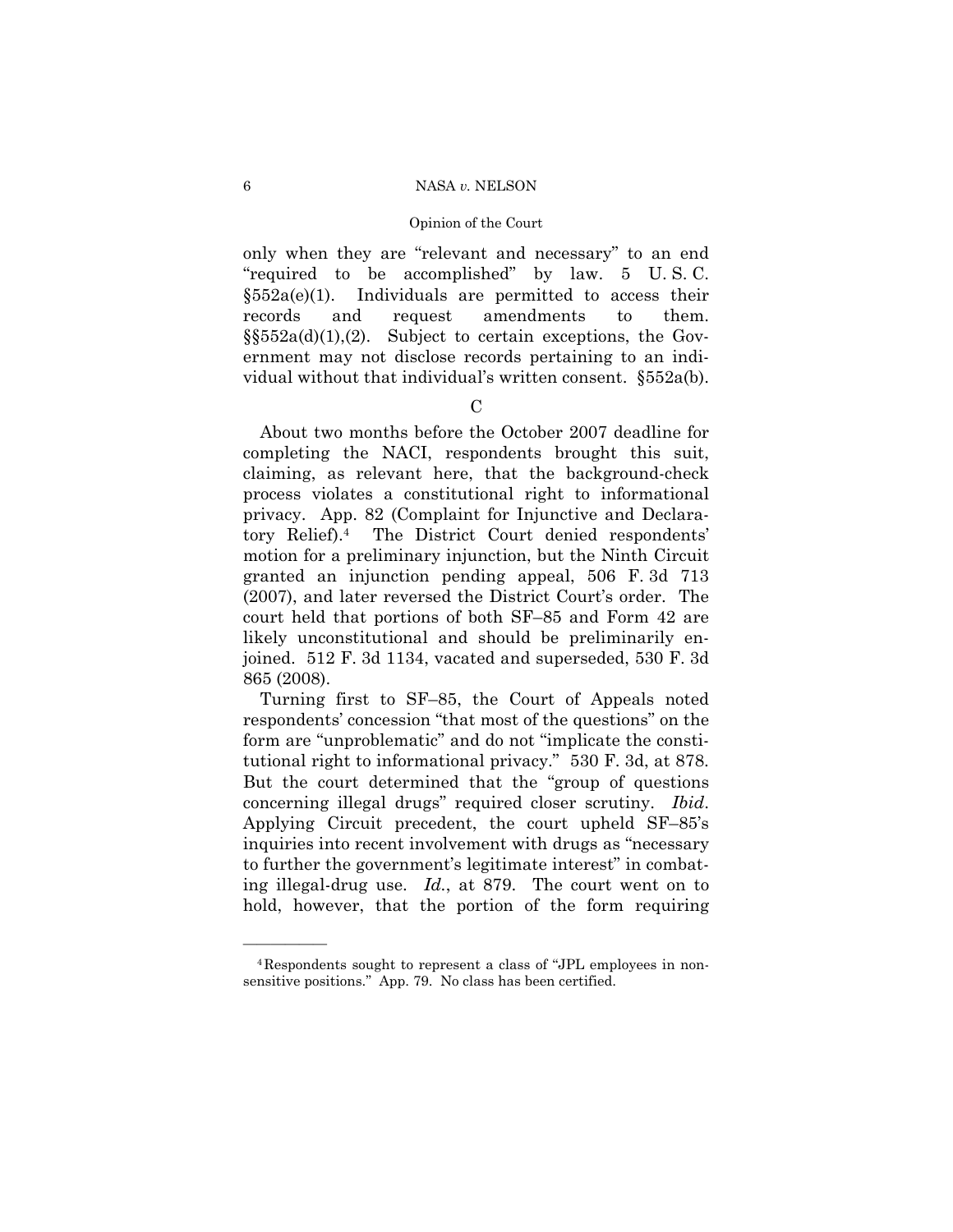disclosure of drug "treatment or counseling" furthered no legitimate interest and was thus likely to be held unconstitutional. *Ibid*.

 Form 42, in the Court of Appeals' estimation, was even "more problematic." *Ibid.* The form's "open-ended and highly private" questions, the court concluded, were not "narrowly tailored" to meet the Government's interests in verifying contractors' identities and "ensuring the security of the JPL." *Id.*, at 881, 880. As a result, the court held, these "open-ended" questions, like the drug-treatment question on SF–85, likely violate respondents' informational-privacy rights.5

 Over the dissents of five judges, the Ninth Circuit denied rehearing en banc. 568 F. 3d 1028 (2009). We granted certiorari. 559 U. S. \_\_\_ (2010).

<sup>5</sup> In the Ninth Circuit, respondents also challenged the criteria that they believe the Government will use to determine their "suitability" for employment at JPL. Respondents relied on a document, which had been temporarily posted on the JPL intranet, that listed factors purportedly bearing on suitability for federal employment. App. 98–104. Among the listed factors were a failure to "mee[t] financial obligations," "health issues," and "mental, emotional, psychological, or psychiatric issues." *Id.,* at 98, 102. Other factors, which were listed under the heading "Criminal or Immoral Conduct," included "indecent exposure," "voyeurism," "indecent proposal[s]," and "carnal knowledge." *Id.,* at 98. The document also stated that while "homosexuality," "adultery," and "illegitimate children" were not "suitability" issues in and of themselves, they might pose "security issue[s]" if circumstances indicated a "susceptibility to coercion or blackmail." *Id.,* at 102. The Court of Appeals rejected respondents' "challenges to . . . suitability determination[s]" as unripe. 530 F. 3d, at 873. Although respondents did not file a cross-petition from that portion of the Ninth Circuit's judgment, they nonetheless discuss these suitability criteria at some length in their brief before this Court. Respondents' challenge to these criteria is not before us. We note, however, the Acting Solicitor General's statement at oral argument that "NASA will not and does not use" the document to which respondents object "to make contractor credentialing decisions." Tr. of Oral Arg. 22.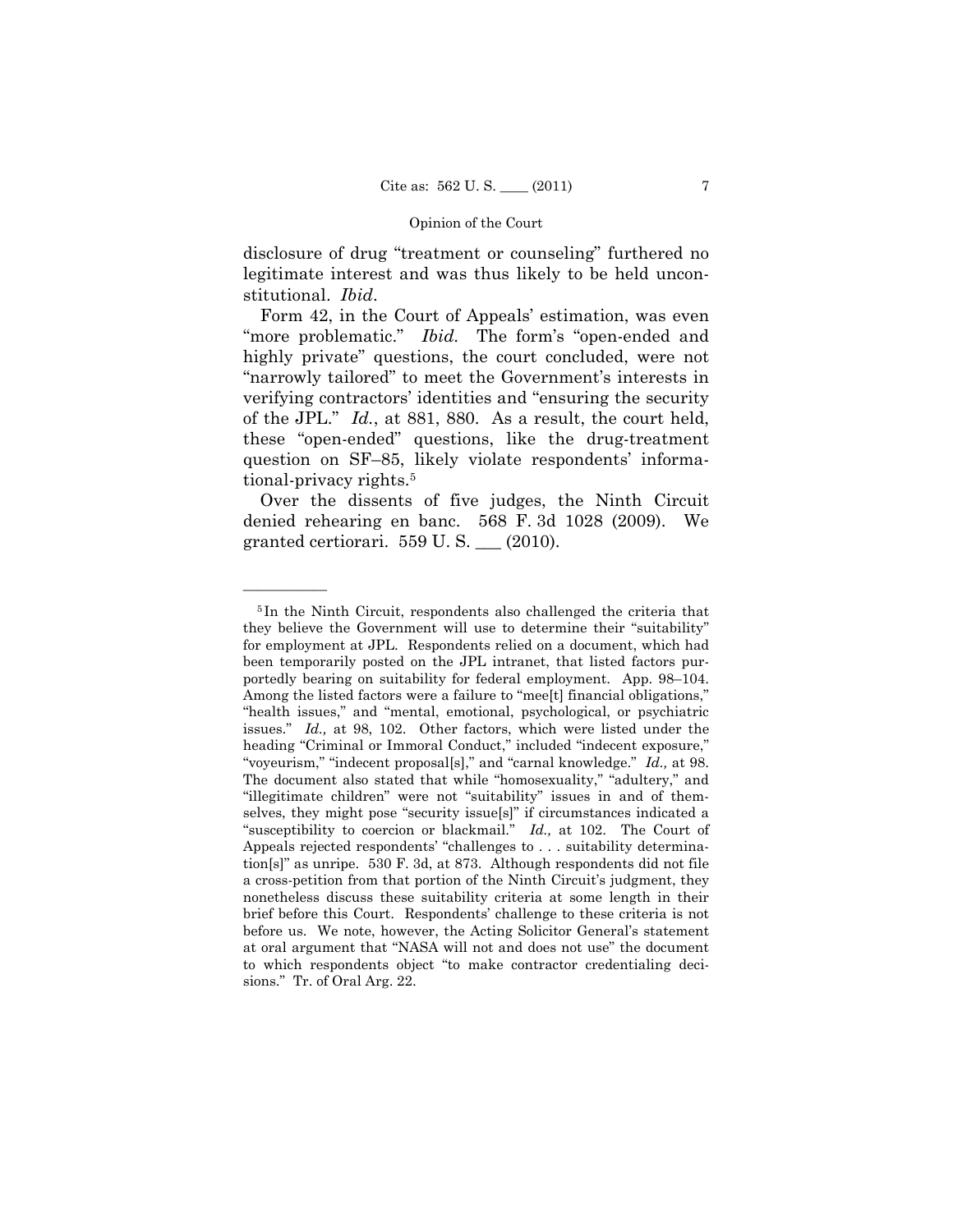II

 As noted, respondents contend that portions of SF–85 and Form 42 violate their "right to informational privacy." Brief for Respondents 15. This Court considered a similar claim in *Whalen*, 429 U. S. 589, which concerned New York's practice of collecting "the names and addresses of all persons" prescribed dangerous drugs with both "legitimate and illegitimate uses." *Id*., at 591. In discussing that claim, the Court said that "[t]he cases sometimes characterized as protecting 'privacy'" actually involved "at least two different kinds of interests": one, an "interest in avoiding disclosure of personal matters";6 the other, an interest in "making certain kinds of important decisions" free from government interference.7 The patients who brought suit in *Whalen* argued that New York's statute "threaten[ed] to impair" both their "nondisclosure" interests and their interests in making healthcare decisions independently. *Id.*, at 600. The Court, however, upheld the statute as a "reasonable exercise of New York's broad police powers." *Id.*, at 598.

*Whalen* acknowledged that the disclosure of "private information" to the State was an "unpleasant invasion of privacy," *id.*, at 602, but the Court pointed out that the New York statute contained "security provisions" that

<sup>6</sup> 429 U. S., at 598–599, and n. 25 (citing *Olmstead* v. *United States*, 277 U. S. 438, 478 (1928) (Brandeis, J., dissenting) (describing "the right to be let alone" as "the right most valued by civilized men"); *Griswold* v. *Connecticut*, 381 U. S. 479, 483 (1965) ("[T]he First Amendment has a penumbra where privacy is protected from governmental intrusion"); *Stanley* v. *Georgia*, 394 U. S. 557, 559, 568 (1969); *California Bankers Assn.* v. *Shultz*, 416 U. S. 21, 79 (1974) (Douglas, J.,

dissenting); and *id.*, at 78 (Powell, J., concurring)). 7 429 U. S., at 599–600, and n. 26 (citing *Roe* v. *Wade*, 410 U. S. 113 (1973); *Doe* v. *Bolton*, 410 U. S. 179 (1973); *Loving* v. *Virginia*, 388 U. S. 1 (1967); *Griswold* v. *Connecticut*, *supra; Pierce* v. *Society of Sisters*, 268 U. S. 510 (1925); *Meyer* v. *Nebraska*, 262 U. S. 390 (1923); and *Allgeyer*  v. *Louisiana*, 165 U. S. 587 (1897)).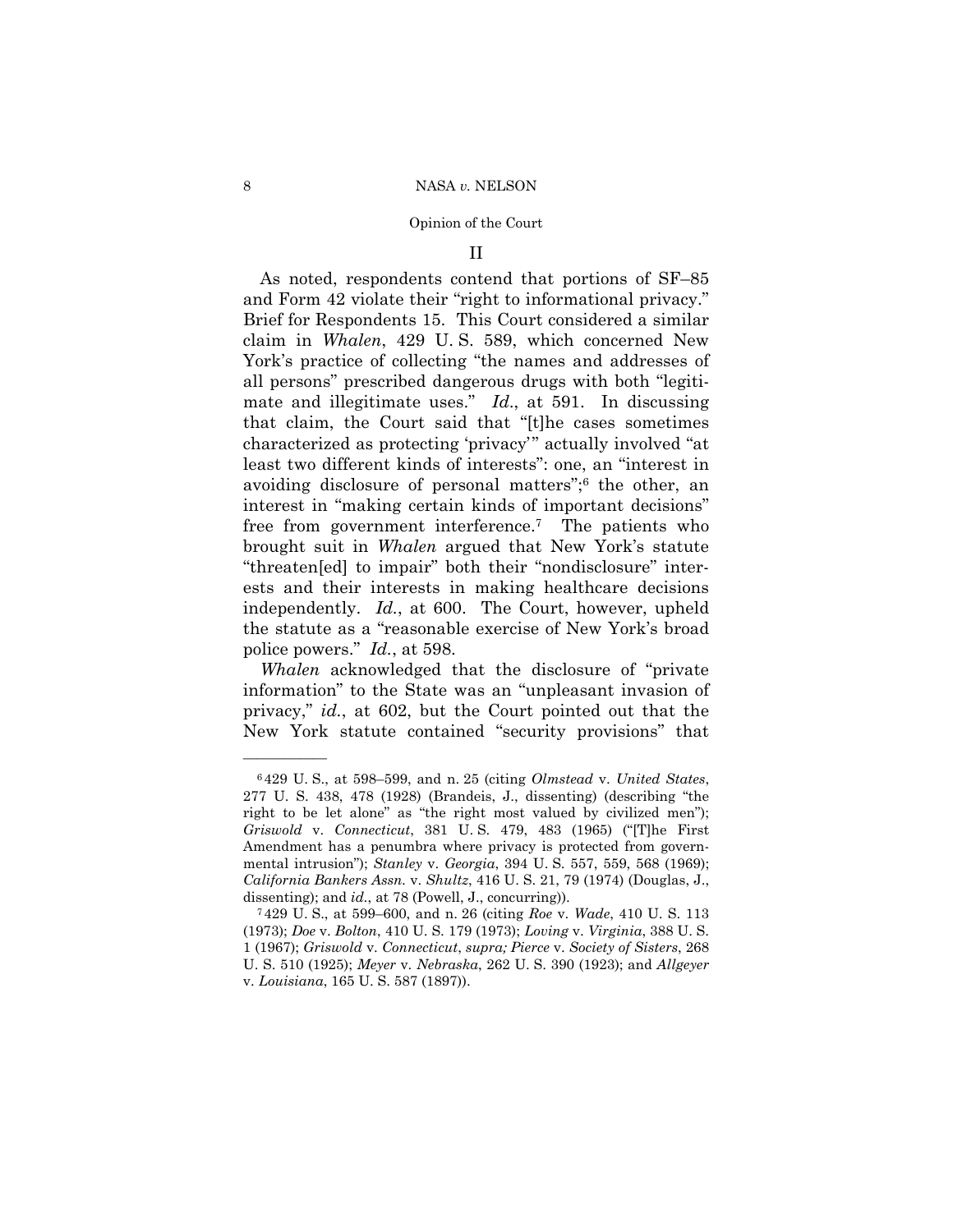protected against "public disclosure" of patients' information, *id.*, at 600–601. This sort of "statutory or regulatory duty to avoid unwarranted disclosures" of "accumulated private data" was sufficient, in the Court's view, to protect a privacy interest that "arguably ha[d] its roots in the Constitution." *Id.*, at 605–606. The Court thus concluded that the statute did not violate "any right or liberty protected by the Fourteenth Amendment." *Id*., at 606.

 Four months later, the Court referred again to a constitutional "interest in avoiding disclosure." *Nixon,* 433 U. S., at 457 (internal quotation marks omitted). Former President Nixon brought a challenge to the Presidential Recordings and Materials Preservation Act, 88 Stat. 1695, note following 44 U. S. C. §2111, a statute that required him to turn over his presidential papers and tape recordings for archival review and screening. 433 U. S., at 455–465. In a section of the opinion entitled "Privacy," the Court addressed a combination of claims that the review required by this Act violated the former President's "Fourth and Fifth Amendmen[t]" rights. *Id.*, at 455, and n. 18, 458–459. The Court rejected those challenges after concluding that the Act at issue, like the statute in *Whalen*, contained protections against "undue dissemination of private materials." 433 U. S., at 458. Indeed, the Court observed that the former President's claim was "weaker" than the one "found wanting . . . in *Whalen*," as the Government was required to return immediately all "purely private papers and recordings" identified by the archivists. *Id.*, at 458–459. Citing Fourth Amendment precedent, the Court also stated that the public interest in preserving presidential papers outweighed any "legitimate expectation of privacy" that the former President may have enjoyed. *Id.,* at 458 (citing *Katz* v. *United States*, 389 U. S. 347 (1967); *Camara* v. *Municipal Court of City and County of San Francisco,* 387 U. S. 523 (1967); and *Terry*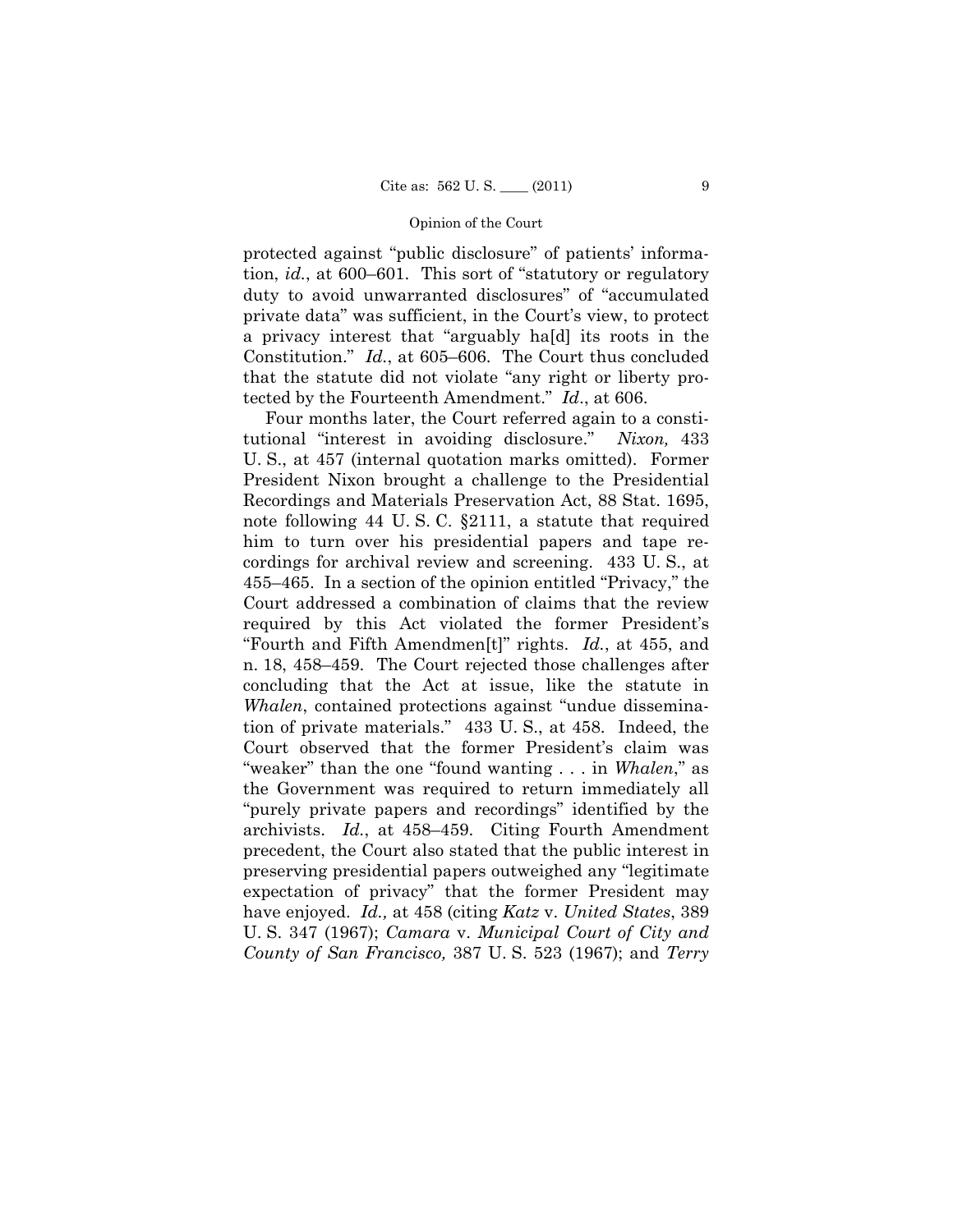v. *Ohio*, 392 U. S. 1 (1968)).8

 The Court announced the decision in *Nixon* in the waning days of October Term 1976. Since then, the Court has said little else on the subject of an "individual interest in avoiding disclosure of personal matters." *Whalen*, *supra*, at 599; *Nixon*, *supra*, at 457. A few opinions have mentioned the concept in passing and in other contexts. See *Department of Justice* v. *Reporters Comm. for Freedom of Press*, 489 U. S. 749, 762–763 (1989); *New York* v. *Ferber*, 458 U. S. 747, 759, n. 10 (1982). But no other decision has squarely addressed a constitutional right to informational privacy.9

<sup>8</sup>The Court continued its discussion of Fourth Amendment principles throughout the "Privacy" section of the opinion. See 433 U. S., at 459 (citing *United States* v. *Miller*, 425 U. S. 435 (1976), *United States* v. *Dionisio*, 410 U. S. 1 (1973), and *Katz*, 389 U. S. 347)); 433 U. S., at 460–462 (addressing the former President's claim that the Act was "tantamount to a general warrant" under *Stanford* v. *Texas*, 379 U. S. 476 (1965)); 433 U. S., at 463–465, and n. 26 (concluding that the challenged law was analogous to the wiretapping provisions of Title III of the Omnibus Crime Control and Safe Streets Act of 1968, notwith-

standing the lack of a "warrant requirement"). 9State and lower federal courts have offered a number of different interpretations of *Whalen* and *Nixon* over the years. Many courts hold that disclosure of at least some kinds of personal information should be subject to a test that balances the government's interests against the individual's interest in avoiding disclosure. *E.g.*, *Barry* v. *New York*, 712 F. 2d 1554, 1559 (CA2 1983); *Fraternal Order of Police* v. *Philadelphia*, 812 F. 2d 105, 110 (CA3 1987); *Woodland* v. *Houston*, 940 F. 2d 134, 138 (CA5 1991) *(per curiam); In re Crawford*, 194 F. 3d 954, 959 (CA9 1999); *State* v. *Russo*, 259 Conn. 436, 459–464, 790 A. 2d 1132, 1147–1150 (2002). The Sixth Circuit has held that the right to informational privacy protects only intrusions upon interests "that can be deemed fundamental or implicit in the concept of ordered liberty." *J. P.*  v. *DeSanti*, 653 F. 2d 1080, 1090 (1981) (internal quotation marks omitted). The D. C. Circuit has expressed "grave doubts" about the existence of a constitutional right to informational privacy. *American Federation of Govt. Employees* v. *HUD*, 118 F. 3d 786, 791 (1997).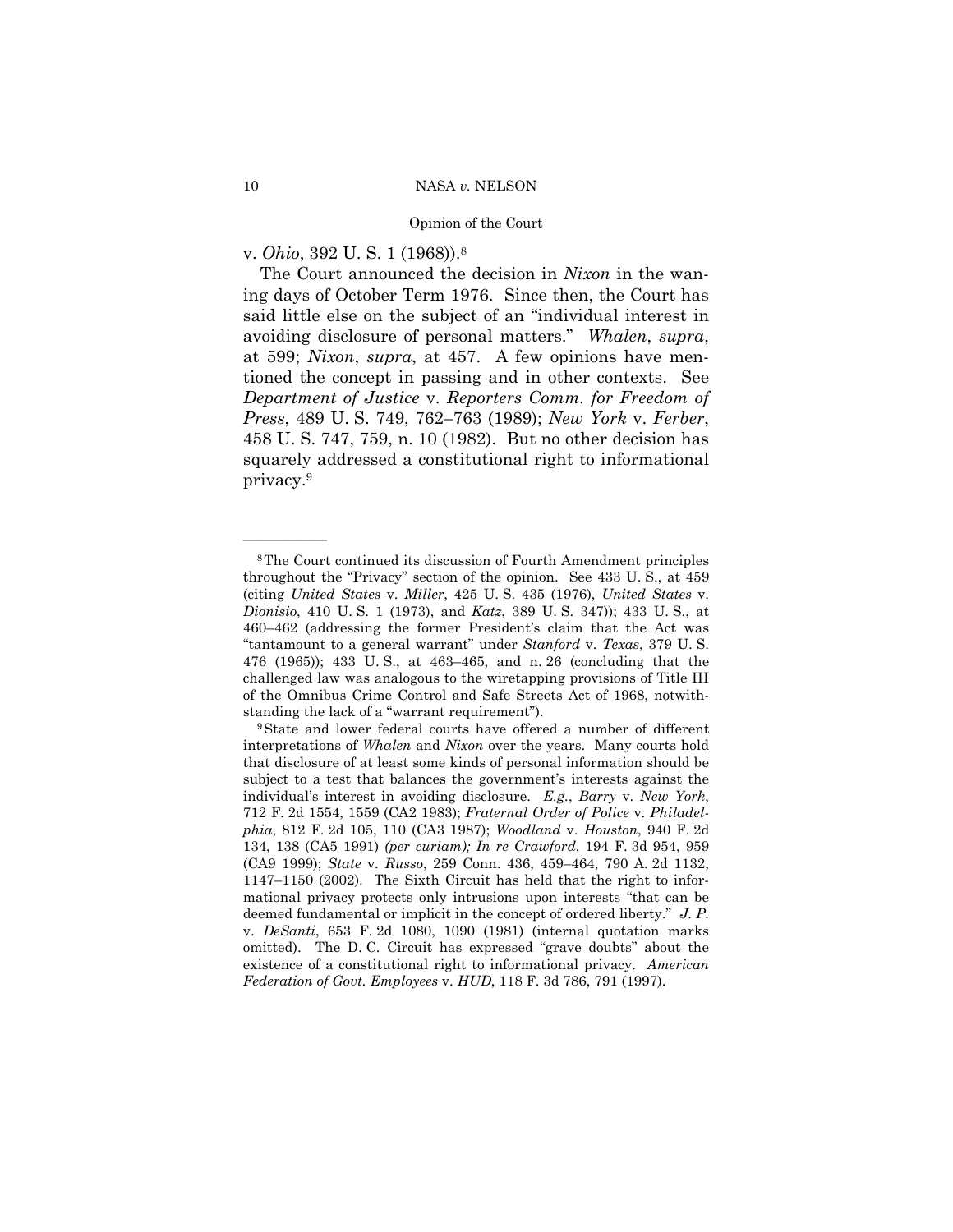## III

 As was our approach in *Whalen*, we will assume for present purposes that the Government's challenged inquiries implicate a privacy interest of constitutional significance. 429 U.S., at 599,  $605<sup>10</sup>$  We hold, however,

<sup>10</sup>The opinions concurring in the judgment disagree with this approach and would instead provide a definitive answer to the question whether there is a constitutional right to informational privacy. *Post*, at 6–7 (opinion of SCALIA, J.); *post*, at 1 (opinion of THOMAS, J.). One of these opinions expresses concern that our failure to do so will "har[m] our image, if not our self-respect," *post,* at 7 (SCALIA, J.), and will cause practical problems, *post,* at 8–9. There are sound reasons for eschewing the concurring opinions' recommended course.

 <sup>&</sup>quot;The premise of our adversarial system is that appellate courts do not sit as self-directed boards of legal inquiry and research, but essentially as arbiters of legal questions presented and argued by the parties before them." *Carducci* v. *Regan*, 714 F. 2d 171, 177 (CADC 1983) (opinion for the court by Scalia, J.). In this case, petitioners did not ask us to hold that there is no constitutional right to informational privacy, and respondents and their *amici* thus understandably refrained from addressing that issue in detail. It is undesirable for us to decide a matter of this importance in a case in which we do not have the benefit of briefing by the parties and in which potential *amici* had little notice that the matter might be decided. See Pet. for Cert. 15 ("no need in this case" for broad decision on "the scope of a constitutionally-based right to privacy for certain information"). Particularly in cases like this one, where we have only the "scarce and open-ended" guideposts of substantive due process to show us the way, see *Collins* v. *Harker Heights*, 503 U. S. 115, 125 (1992), the Court has repeatedly recognized the benefits of proceeding with caution. *E.g.*, *Herrera* v. *Collins*, 506 U. S. 390, 417 (1993) (joined by SCALIA, J.) (assuming "for the sake of argument . . . that in a capital case a truly persuasive demonstration of 'actual innocence'" made after conviction would render execution unconstitutional); *Cruzan* v. *Director, Mo. Dept. of Health*, 497 U. S. 261, 279 (1990) (joined by SCALIA, J.) ("[W]e assume that the United States Constitution would grant a competent person a constitutionally protected right to refuse lifesaving hydration and nutrition"); *Regents of Univ. of Mich.* v. *Ewing*, 474 U. S. 214, 222–223 (1985) ("assum[ing], without deciding, that federal courts can review an academic decision of a public educational institution under a substantive due process standard"); *Board of Curators of Univ. of Mo.* v. *Horowitz*, 435 U. S. 78, 91–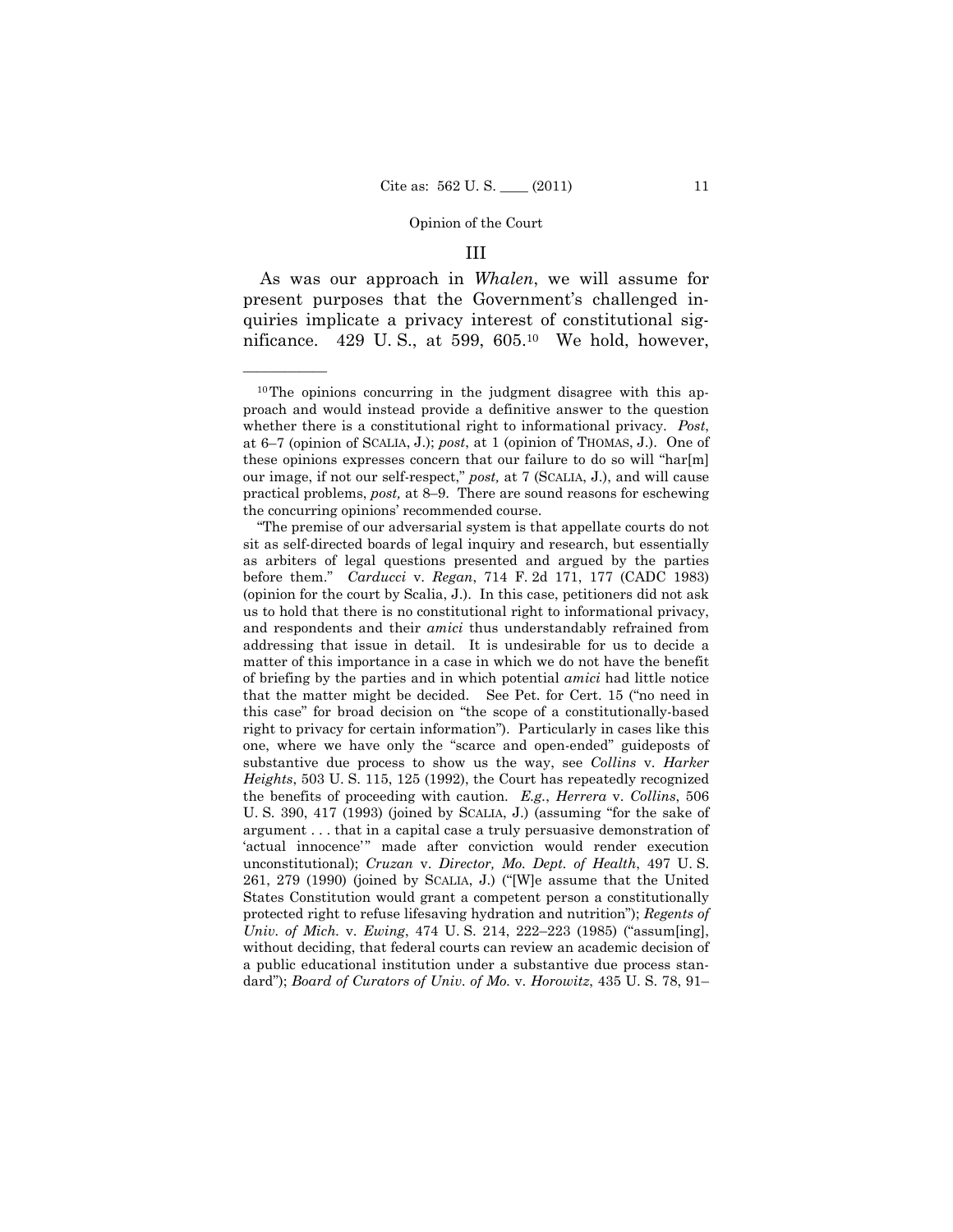## Opinion of the Court

that, whatever the scope of this interest, it does not prevent the Government from asking reasonable questions of the sort included on SF–85 and Form 42 in an employment background investigation that is subject to the Privacy Act's safeguards against public disclosure.

## A 1

 As an initial matter, judicial review of the Government's challenged inquiries must take into account the context in which they arise. When the Government asks respondents and their references to fill out SF–85 and Form 42, it does not exercise its sovereign power "to regulate or license." *Cafeteria & Restaurant Workers* v. *McElroy*, 367 U. S. 886, 896 (1961). Rather, the Government conducts the challenged background checks in its capacity "as proprietor" and manager of its "internal operation." *Ibid*. Time and again our cases have recognized that the Government has a much freer hand in dealing "with citizen employees than it does when it brings its sovereign power to bear on citizens at large." *Engquist* v. *Oregon Dept. of Agriculture*, 553 U. S. 591, 598 (2008); *Waters* v. *Churchill*, 511 U. S. 661, 674 (1994) (plurality opinion). This distinction is grounded on the "common-sense realization" that if

<sup>92 (1978) (</sup>same); see also *New York State Club Assn., Inc*. v. *City of New York*, 487 U. S. 1, 20 (1988) (SCALIA, J., concurring in part and concurring in judgment) (joining the Court's opinion on the understanding that it "assumes for purposes of its analysis, but does not hold, the existence of a constitutional right of private association for other than expressive or religious purposes").

Justice SCALIA provides no support for his claim that our approach in this case will "dramatically increase the number of lawsuits claiming violations of the right to informational privacy," *post*, at 9, and will leave the lower courts at sea. We take the same approach here that the Court took more than three decades ago in *Whalen* and *Nixon*, and there is no evidence that those decisions have caused the sky to fall.

We therefore decide the case before us and leave broader issues for another day.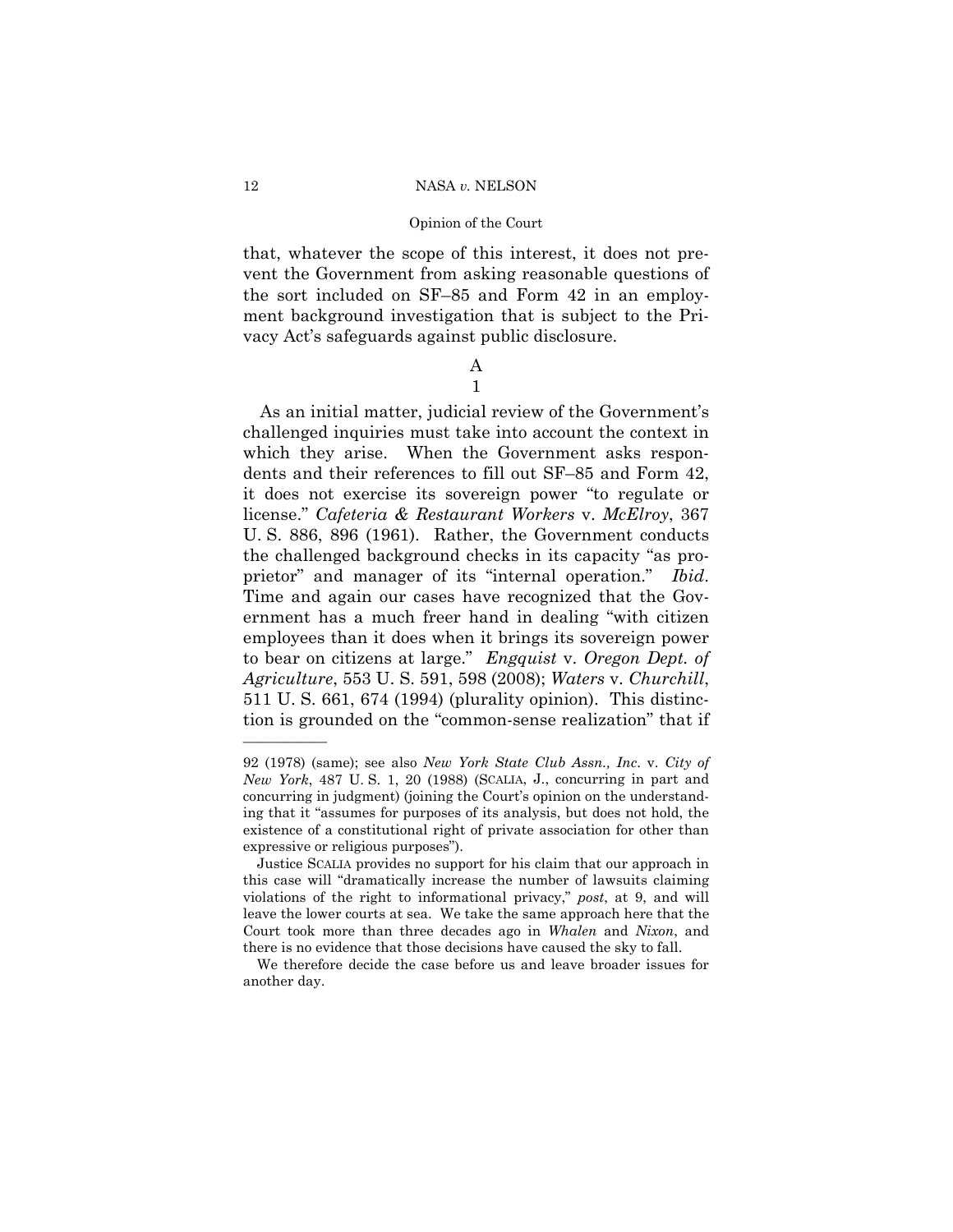every "employment decision became a constitutional matter," the Government could not function. See *Connick* v. *Myers*, 461 U. S. 138, 143 (1983); see also *Bishop* v. *Wood*, 426 U. S. 341, 350 (1976) ("The Due Process Clause . . . is not a guarantee against incorrect or ill-advised personnel decisions").

 An assessment of the constitutionality of the challenged portions of SF–85 and Form 42 must account for this distinction. The questions challenged by respondents are part of a standard employment background check of the sort used by millions of private employers. See Brief for Consumer Data Indus. Assn. et al. as *Amici Curiae* 2 (hereinafter CDIA Brief) ("[M]ore than 88% of U. S. companies . . . perform background checks on their employees"). The Government itself has been conducting employment investigations since the earliest days of the Republic. L. White, The Federalists: A Study in Administrative History 262–263 (1948); see OPM, Biography of An Ideal: History of the Federal Civil Service 8 (2002) (noting that President Washington "set a high standard" for federal office and finalized appointments only after "investigating [candidates'] capabilities and reputations"). Since 1871, the President has enjoyed statutory authority to "ascertain the fitness of applicants" for the civil service "as to age, health, character, knowledge and ability for the employment sought," Act of Mar. 3, 1871, Rev. Stat. §1753, as amended, 5 U. S. C. §3301(2), and that Act appears to have been regarded as a codification of established practice.11 Standard background investigations similar to those

<sup>&</sup>lt;sup>11</sup>The debate on the 1871 Act in the House of Representatives contained this exchange on presidential authority to conduct background checks:

 <sup>&</sup>quot;Mr. PETERS: Has he not that power [to conduct the proposed investigations of candidates for the civil service] now?

 <sup>&</sup>quot;Mr. DAWES: He has all that power. If you will go up to the War Department or the Department of the Interior you will see pretty much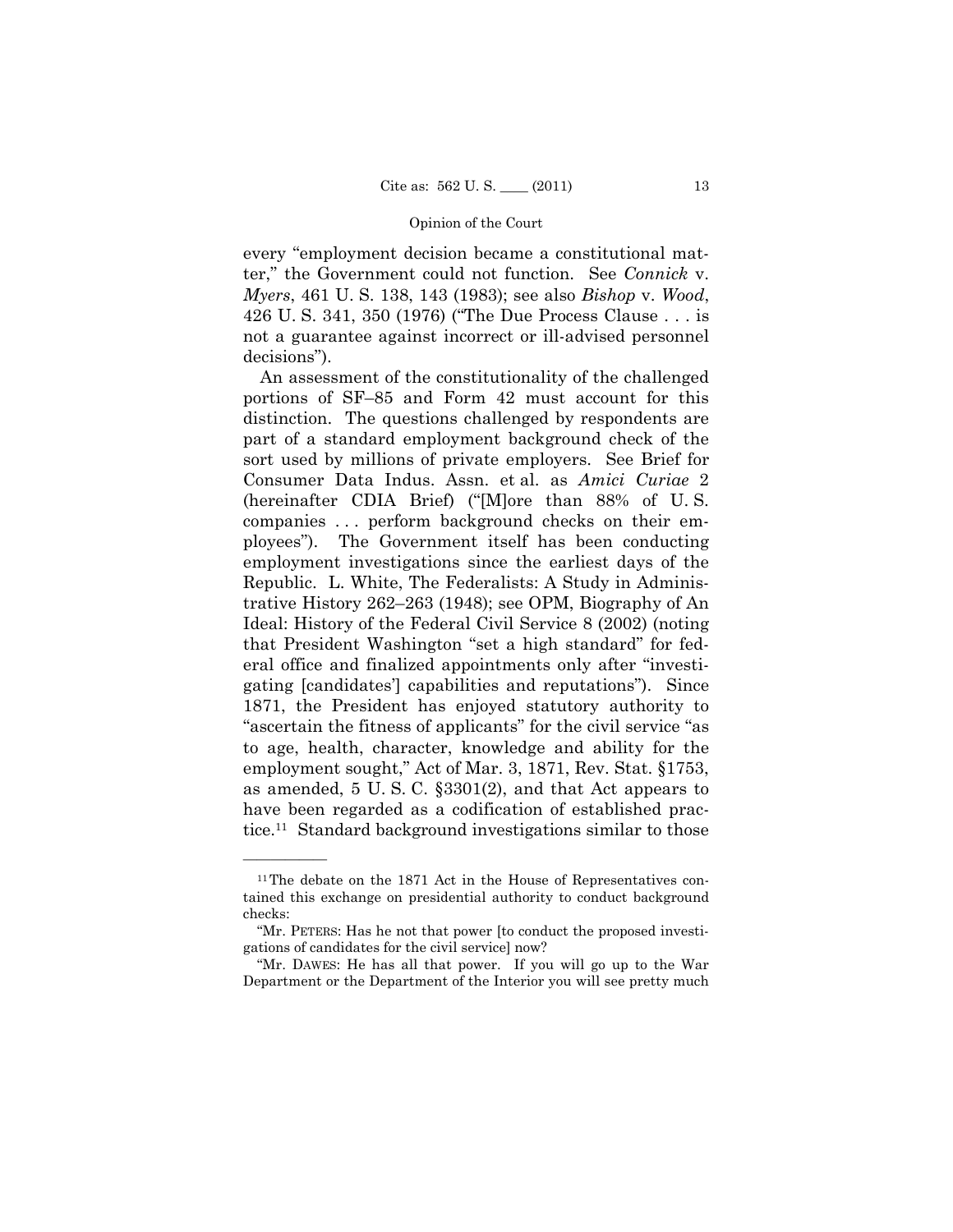at issue here became mandatory for all candidates for the federal civil service in 1953. Exec. Order No. 10450, 3 CFR 936. And the particular investigations challenged in this case arose from a decision to extend that requirement to federal contract employees requiring long-term access to federal facilities. See HSPD–12, at 1765, App. 127; FIPS PUB 201–1, at iii–vi, 1–8, App. 131–150.

 As this long history suggests, the Government has an interest in conducting basic employment background checks. Reasonable investigations of applicants and employees aid the Government in ensuring the security of its facilities and in employing a competent, reliable workforce. See *Engquist*, *supra*, at 598–599. Courts must keep those interests in mind when asked to go line-by-line through the Government's employment forms and to scrutinize the choice and wording of the questions they contain.

 Respondents argue that, because they are contract employees and not civil servants, the Government's broad authority in managing its affairs should apply with diminished force. But the Government's interest as "proprietor" in managing its operations, *Cafeteria & Restaurant Workers*, *supra*, at 896, does not turn on such formalities. See *Board of Comm'rs, Wabaunsee Cty.* v. *Umbehr*, 518 U. S. 668, 678, 679 (1996) (formal distinctions such as whether a "service provider" has a "contract of employment or a contract for services" with the government is a "very poor proxy" for constitutional interests at stake). The fact that respondents' direct employment relationship is with Cal Tech—which operates JPL under a Government contract—says very little about the interests at stake in this case. The record shows that, as a "practical matter," there are no "[r]elevant distinctions" between the duties per-

all of this nailed up on the doors, in the form of rules and regulations." Cong. Globe, 41st Cong., 3d Sess., 1935 (1871).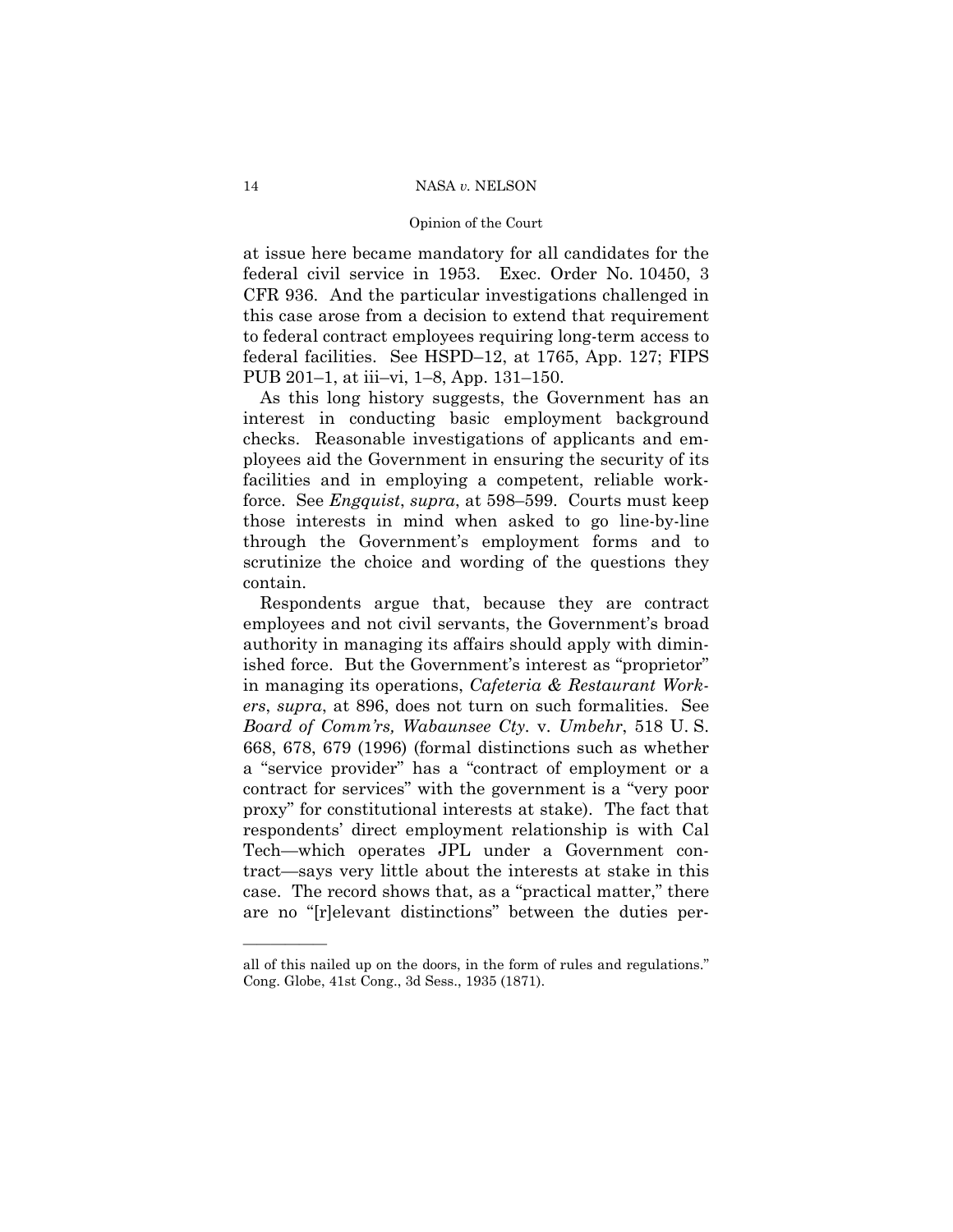formed by NASA's civil-service workforce and its contractor workforce. App. 221. The two classes of employees perform "functionally equivalent duties," and the extent of employees' "access to NASA . . . facilities" turns not on formal status but on the nature of "the jobs they perform." *Ibid*.

 At JPL, in particular, the work that contract employees perform is critical to NASA's mission. Respondents in this case include "the lead trouble-shooter for . . . th[e] \$568 [million]" Kepler space observatory, 7 Record 396; the leader of the program that "tests . . . all new technology that NASA will use in space," App. 60; and one of the lead "trajectory designers for . . . the Galileo Project and the Apollo Moon landings," *id.,* at 62. This is important work, and all of it is funded with a multibillion dollar investment from the American taxpayer. See NASA, Jet Propulsion Laboratory Annual Report 09, p. 35 (2010), online at http://www.jpl.nasa.gov/annualreport/2009-report.pdf. The Government has a strong interest in conducting basic background checks into the contract employees minding the store at JPL.12

 $12$  In their brief, respondents also rely on the fact that many of them have been working at JPL for years and that Cal Tech previously vetted them through standard "employment reference checks." Brief for Respondents 52–53. The record indicates that this may be wrong as a factual matter. *E.g.*, 7 Record 391 ("I have not been required to undergo any type of background investigation to maintain my position with JPL"); *id.*, at 397 ("I have never been required to undergo any type of background investigation to maintain my position with JPL other than . . . [one] which required that I provide my name, social security number, and current address" to facilitate a "check for outstanding warrants, arrests, or convictions"); *id*., at 356, 367, 386–387 (similar). Even if it were correct, the fact that Cal Tech once conducted a background check on respondents does not diminish the Government's interests in conducting its own standard background check to satisfy itself that contract employees should be granted continued access to the Government's facility. In any event, counsel abandoned this position at oral argument. Tr. of Oral Arg. 38.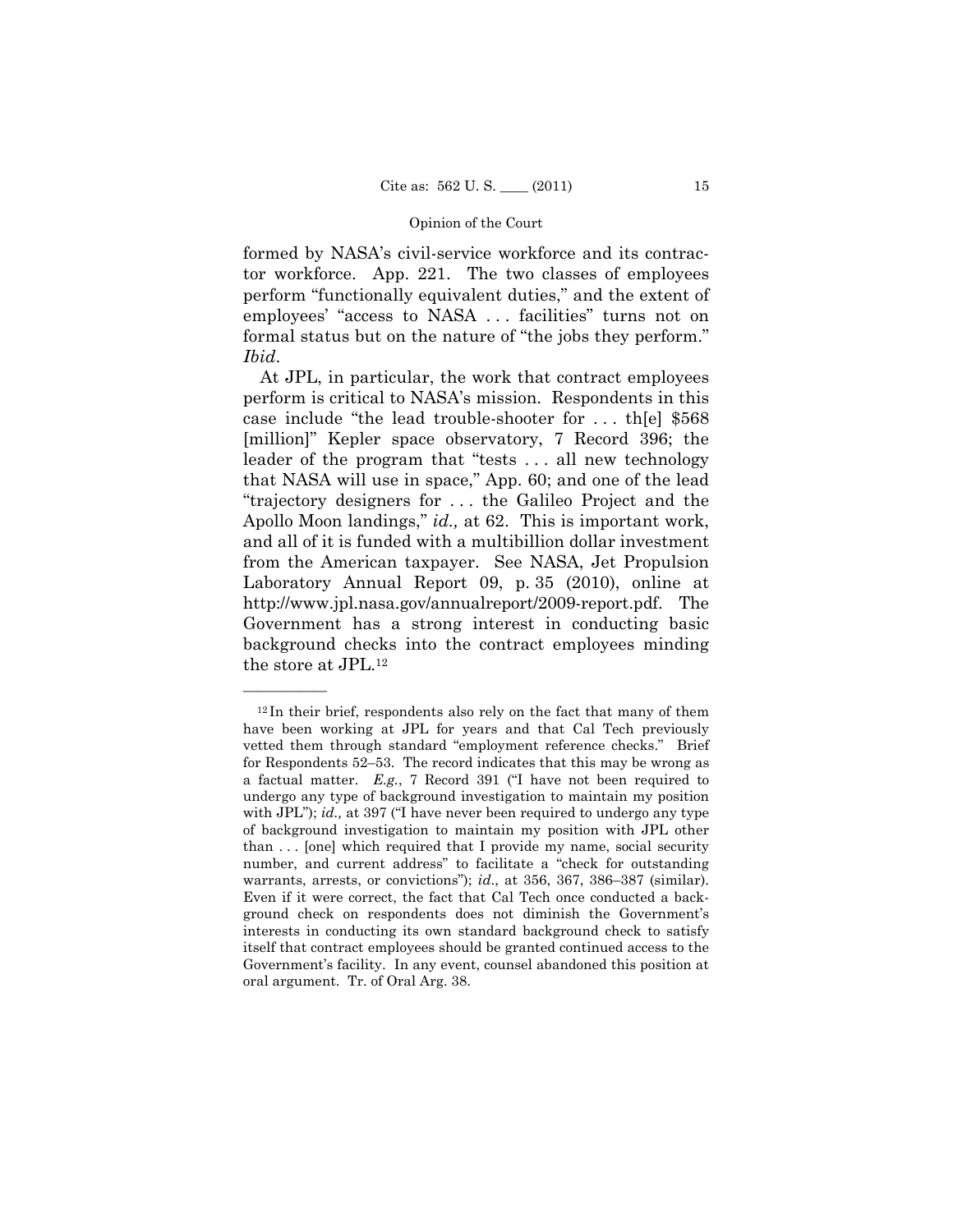2

 With these interests in view, we conclude that the challenged portions of both SF–85 and Form 42 consist of reasonable, employment-related inquiries that further the Government's interests in managing its internal operations. See *Engquist*, 553 U. S., at 598–599; *Whalen,* 429 U. S., at 597–598. As to SF–85, the only part of the form challenged here is its request for information about "any treatment or counseling received" for illegal-drug use within the previous year. The "treatment or counseling" question, however, must be considered in context. It is a followup to SF–85's inquiry into whether the employee has "used, possessed, supplied, or manufactured illegal drugs" during the past year. The Government has good reason to ask employees about their recent illegal-drug use. Like any employer, the Government is entitled to have its projects staffed by reliable, law-abiding persons who will "'efficiently and effectively'" discharge their duties. See *Engquist*, *supra*, at 598–599. Questions about illegal-drug use are a useful way of figuring out which persons have these characteristics. See, *e.g.*, Breen & Matusitz, An Updated Examination of the Effects of Illegal Drug Use in the Workplace, 19 J. Human Behavior in the Social Environment, 434 (2009) (illicit drug use negatively correlated with workplace productivity).

 In context, the follow-up question on "treatment or counseling" for recent illegal-drug use is also a reasonable, employment-related inquiry. The Government, recognizing that illegal-drug use is both a criminal and a medical issue, seeks to separate out those illegal-drug users who are taking steps to address and overcome their problems. The Government thus uses responses to the "treatment or counseling" question as a mitigating factor in determining whether to grant contract employees long-term access to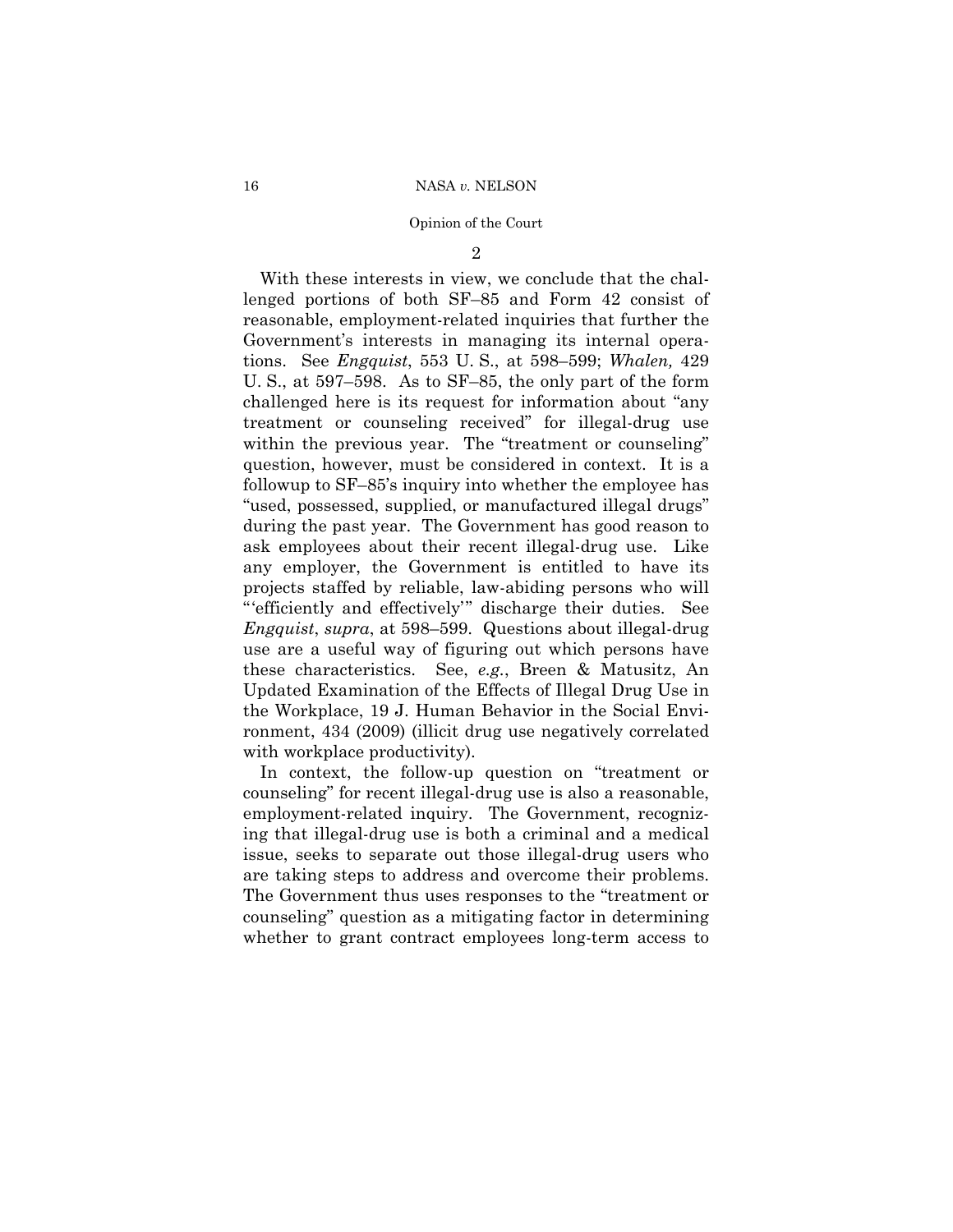federal facilities.13

——————

 This is a reasonable, and indeed a humane, approach, and respondents do not dispute the legitimacy of the Government's decision to use drug treatment as a mitigating factor in its contractor credentialing decisions. Respondents' argument is that, if drug treatment is only used to mitigate, then the Government should change the mandatory phrasing of SF–85—"Include [in your answer] any treatment or counseling received"—so as to make a response optional. App. 94. As it stands, the mandatory "treatment or counseling" question is unconstitutional, in respondents' view, because it is "more intrusive than necessary to satisfy the government's objective." Brief for Respondents 26; 530 F. 3d, at 879 (holding that "treatment or counseling" question should be enjoined because the form "appears to *compel* disclosure").

 We reject the argument that the Government, when it requests job-related personal information in an employment background check, has a constitutional burden to demonstrate that its questions are "necessary" or the least restrictive means of furthering its interests. So exacting a standard runs directly contrary to *Whalen*. The patients in *Whalen*, much like respondents here, argued that New York's statute was unconstitutional because the State could not "demonstrate the necessity" of its program. 429 U. S., at 596. The Court quickly rejected that argument, concluding that New York's collection of patients' prescription information could "not be held unconstitutional simply because" a court viewed it as "unnecessary, in whole or

<sup>13</sup>Asking about treatment or counseling could also help the Government identify chronic drug abusers for whom, "despite counseling and rehabilitation programs, there is little chance for effective rehabilitation." 38 Fed. Reg. 33315 (1973). At oral argument, however, the Acting Solicitor General explained that NASA views treatment or counseling solely as a "mitigat[ing]" factor that ameliorates concerns about recent illegal drug use. Tr. of Oral Arg. 19.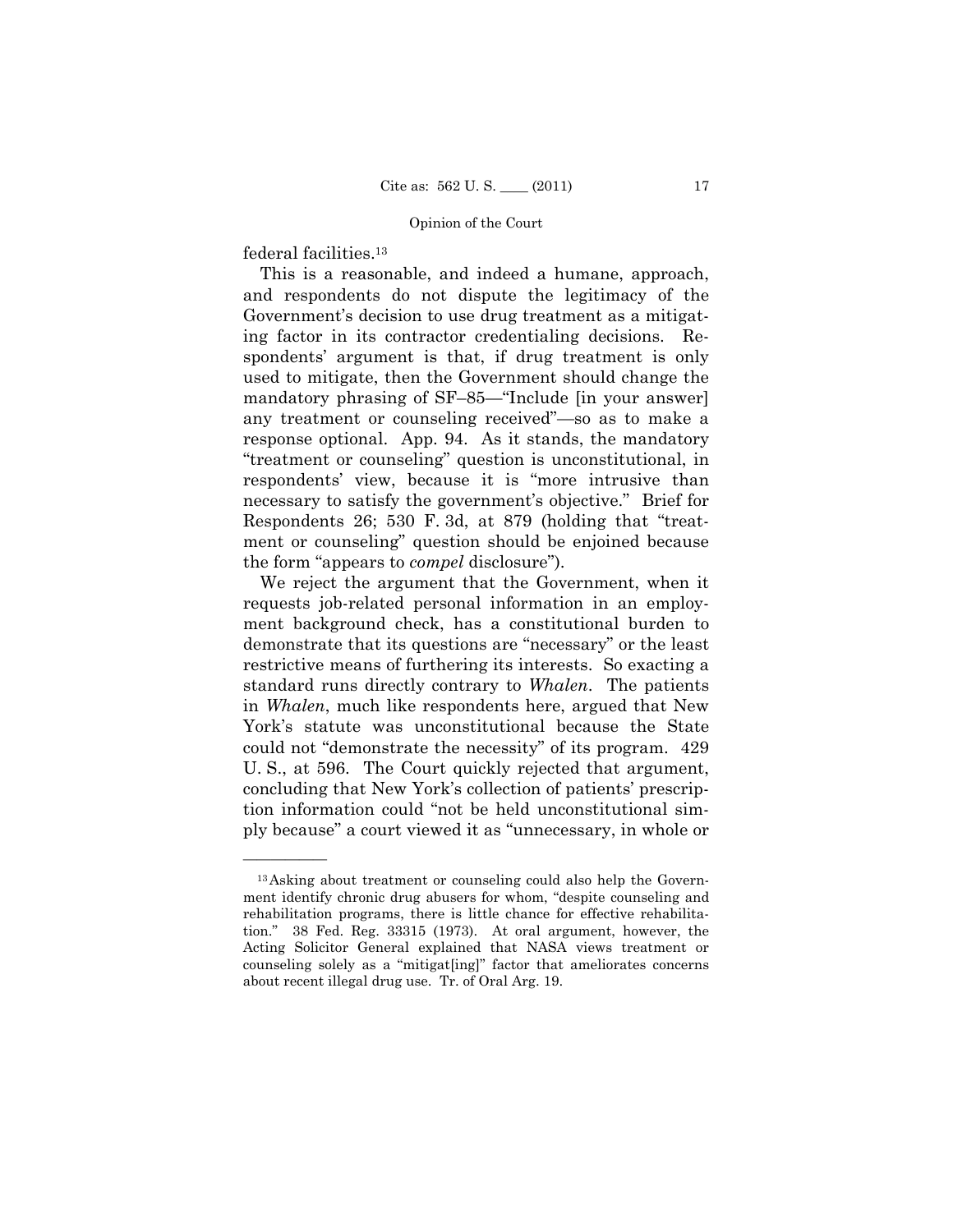in part." *Id.,* at 596–597.

 That analysis applies with even greater force where the Government acts, not as a regulator, but as the manager of its internal affairs. See *Engquist*, *supra*, at 598–599. SF–85's "treatment or counseling" question reasonably seeks to identify a subset of acknowledged drug users who are attempting to overcome their problems. The Government's considered position is that phrasing the question in more permissive terms would result in a lower response rate, and the question's effectiveness in identifying illegaldrug users who are suitable for employment would be "materially reduced." Reply Brief for Petitioners 19. That is a reasonable position, falling within the "'wide latitude'" granted the Government in its dealings with employees. See *Engquist*, *supra*, at 600.

3

 The Court of Appeals also held that the broad, "openended questions" on Form 42 likely violate respondents' informational-privacy rights. Form 42 asks applicants' designated references and landlords for "information" bearing on "suitability for government employment or a security clearance." App. 97. In a series of questions, the Government asks if the reference has any "adverse information" about the applicant's "honesty or trustworthiness," "violations of the law," "financial integrity," "abuse of alcohol and/or drugs," "mental or emotional stability," "general behavior or conduct," or "other matters." *Ibid.*

 These open-ended inquiries, like the drug-treatment question on SF–85, are reasonably aimed at identifying capable employees who will faithfully conduct the Government's business. See *Engquist*, *supra*, at 598–599. Asking an applicant's designated references broad, openended questions about job suitability is an appropriate tool for separating strong candidates from weak ones. It would be a truly daunting task to catalog all the reasons why a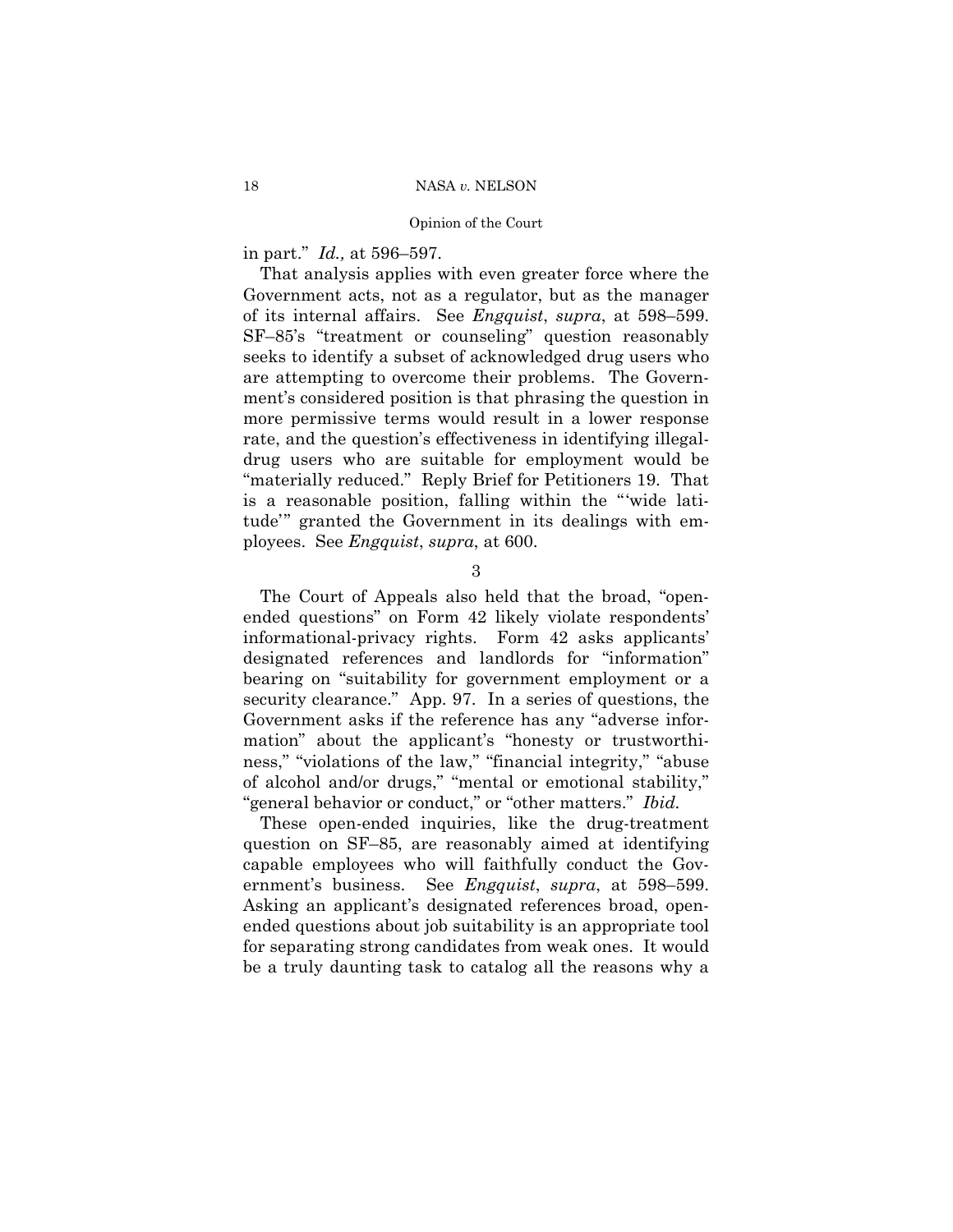person might not be suitable for a particular job, and references do not have all day to answer a laundry list of specific questions. See CDIA Brief 6–7 (references "typically have limited time to answer questions from potential employers," and "open-ended questions" yield more relevant information than narrow inquiries). Form 42, by contrast, takes just five minutes to complete. 75 Fed. Reg. 5359.

 The reasonableness of such open-ended questions is illustrated by their pervasiveness in the public and private sectors. Form 42 alone is sent out by the Government over 1.8 million times annually. *Ibid.* In addition, the use of open-ended questions in employment background checks appears to be equally commonplace in the private sector. See, *e.g.*, S. Bock et al., Mandated Benefits 2008 Compliance Guide, Exh. 20.1, A Sample Policy on Reference Checks on Job Applicants ("Following are the guidelines for conducting a telephone reference check: . . . Ask openended questions, then wait for the respondent to answer"); M. Zweig, Human Resources Management 87 (1991) ("Also ask, 'Is there anything else I need to know about [candidate's name]?' This kind of open-ended question may turn up all kinds of information you wouldn't have gotten any other way"). The use of similar open-ended questions by the Government is reasonable and furthers its interests in managing its operations.

> B 1

 Not only are SF–85 and Form 42 reasonable in light of the Government interests at stake, they are also subject to substantial protections against disclosure to the public. Both *Whalen* and *Nixon* recognized that government "accumulation" of "personal information" for "public purposes" may pose a threat to privacy. *Whalen*, 429 U. S., at 605; see *Nixon* 433 U. S., at 457–458, 462. But both deci-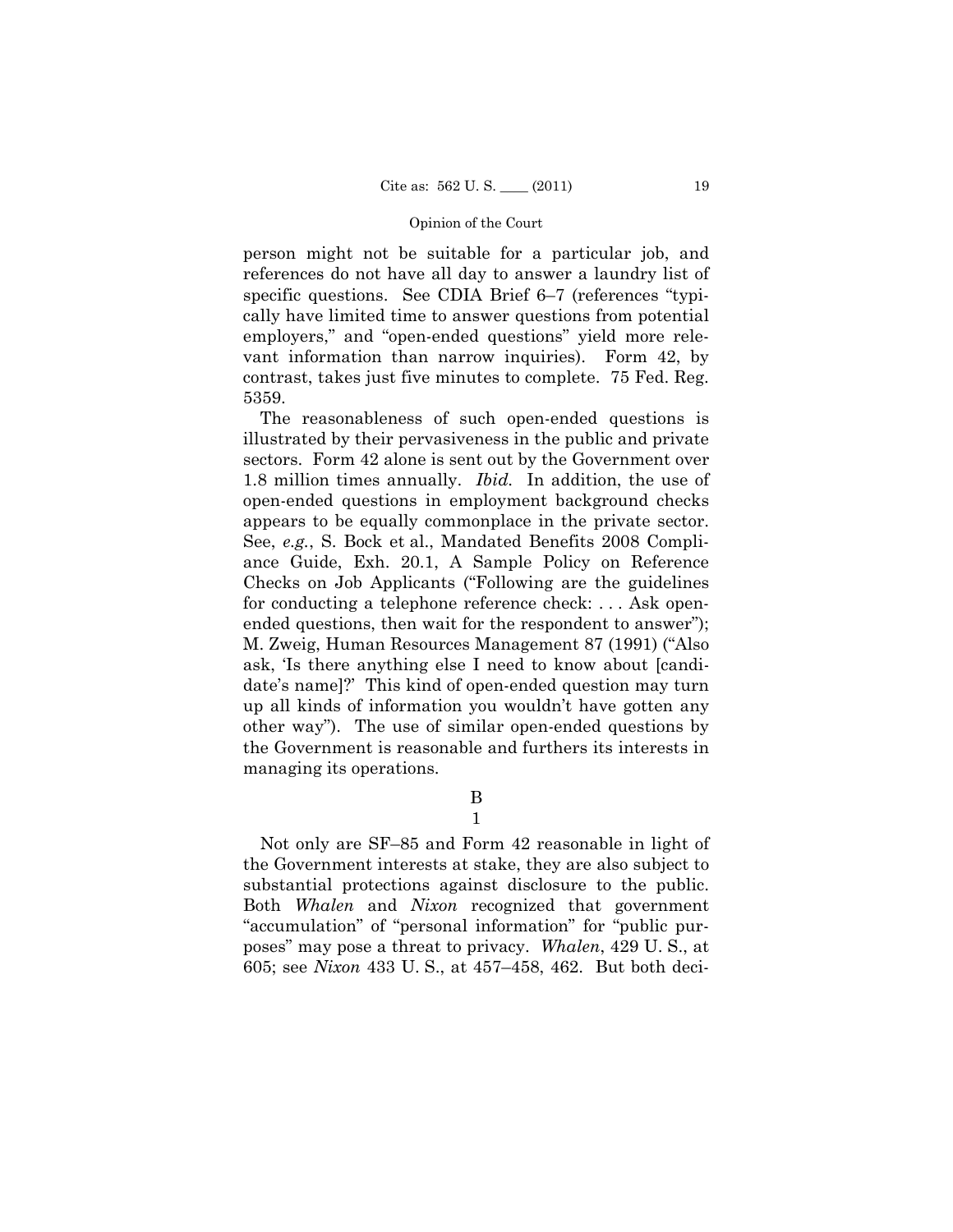## Opinion of the Court

sions also stated that a "statutory or regulatory duty to avoid unwarranted disclosures" generally allays these privacy concerns. *Whalen*, *supra*, at 605; *Nixon*, *supra,* at 458–459. The Court in *Whalen*, relying on New York's "security provisions" prohibiting public disclosure, turned aside a challenge to the collection of patients' prescription information. 429 U. S., at 594, and n. 12, 600–601, 605. In *Nixon*, the Court rejected what it regarded as an even "weaker" claim by the former President because the Presidential Recordings and Materials Preservation Act "[n]ot only . . . mandate[d] regulations" against "undue dissemination," but also required immediate return of any "purely private" materials flagged by the Government's archivists. 433 U. S., at 458–459.

 Respondents in this case, like the patients in *Whalen*  and former President Nixon, attack only the Government's *collection* of information on SF–85 and Form 42. And here, no less than in *Whalen* and *Nixon*, the information collected is shielded by statute from "unwarranted disclosur[e]." See *Whalen*, *supra,* at 605. The Privacy Act, which covers all information collected during the background-check process, allows the Government to maintain records "about an individual" only to the extent the records are "relevant and necessary to accomplish" a purpose authorized by law. 5 U.S.C.  $\S552a(e)(1)$ . The Act requires written consent before the Government may disclose records pertaining to any individual. §552a(b). And the Act imposes criminal liability for willful violations of its nondisclosure obligations.  $\S552a(i)(1)$ . These requirements, as we have noted, give "forceful recognition" to a Government employee's interest in maintaining the "confidentiality of sensitive information . . . in his personnel files." *Detroit Edison Co.* v. *NLRB*, 440 U. S. 301, 318, n. 16 (1979). Like the protections against disclosure in *Whalen* and *Nixon*, they "evidence a proper concern" for individual privacy. *Whalen*, *supra*, at 605; *Nixon*, *supra*,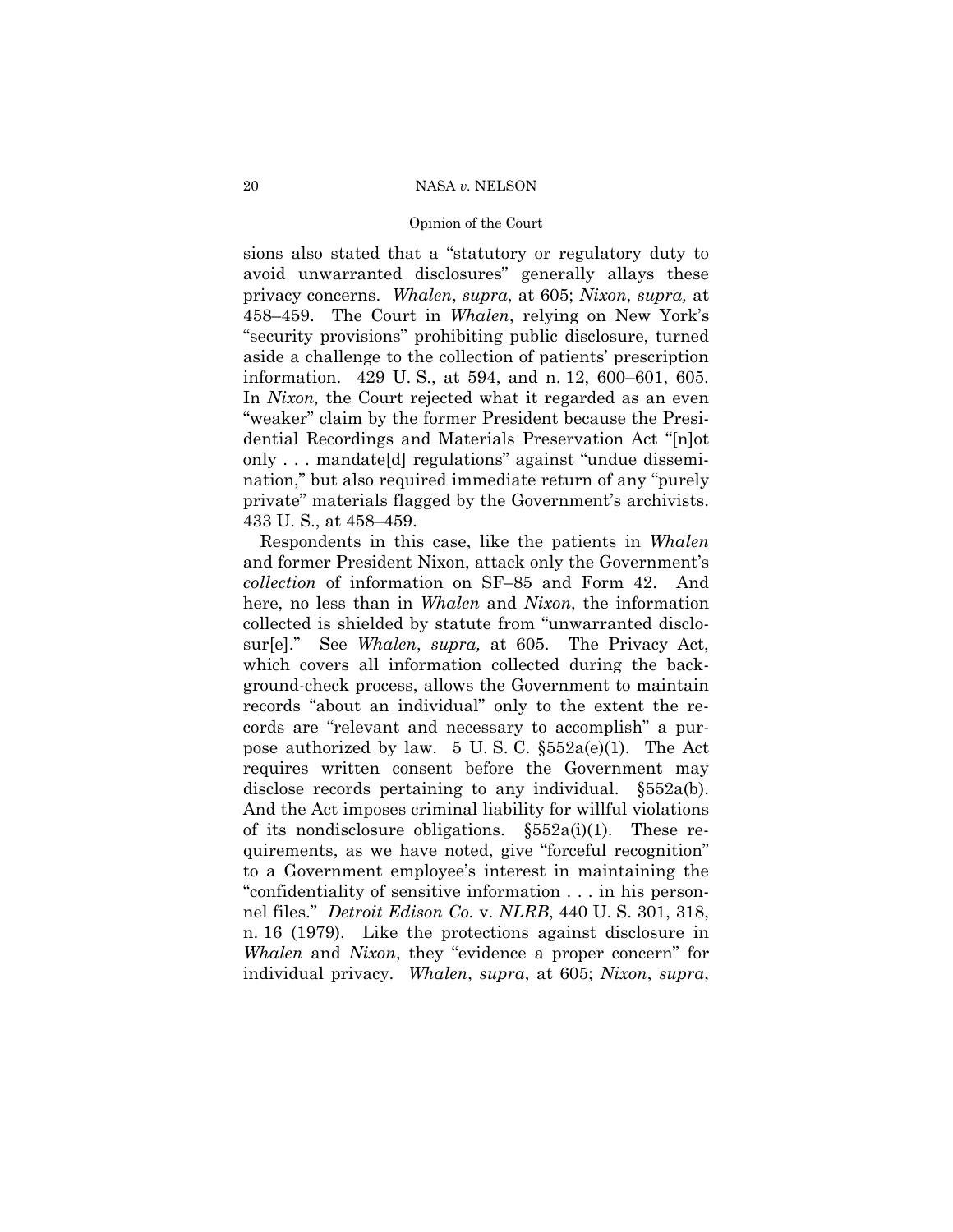at 458–459.

2

 Notwithstanding these safeguards, respondents argue that statutory exceptions to the Privacy Act's disclosure bar, see  $\S$  $552a(b)(1)$ – $(12)$ , leave its protections too porous to supply a meaningful check against "unwarranted disclosures," *Whalen*, *supra*, at 605. Respondents point in particular to what they describe as a "broad" exception for "routine use[s]," defined as uses that are "compatible with the purpose for which the record was collected."  $\S$ §552a(b)(3), (a)(7).

 Respondents' reliance on these exceptions rests on an incorrect reading of both our precedents and the terms of the Privacy Act. As to our cases, the Court in *Whalen* and *Nixon* referred approvingly to statutory or regulatory protections against "*unwarranted* disclosures" and "*undue*  dissemination" of personal information collected by the Government. *Whalen*, *supra*, at 605; *Nixon*, *supra*, at 458. Neither case suggested that an ironclad disclosure bar is needed to satisfy privacy interests that may be "root[ed] in the Constitution." *Whalen*, *supra*, at 605. In *Whalen*, the New York statute prohibiting "[p]ublic disclosure of the identity of patients" was itself subject to several exceptions. 429 U. S., at 594–595, and n. 12. In *Nixon*, the protections against "undue dissemination" mentioned in the opinion were not even before the Court, but were to be included in forthcoming regulations "mandate[d]" by the challenged Act. 433 U. S., at 458; see *id.*, at 437–439 (explaining that the Court was limiting its review to the Act's "facial validity" and was not considering the Administrator's forthcoming regulations). Thus, the mere fact that the Privacy Act's nondisclosure requirement is subject to exceptions does not show that the statute provides insufficient protection against public disclosure.

Nor does the substance of the "routine use" exception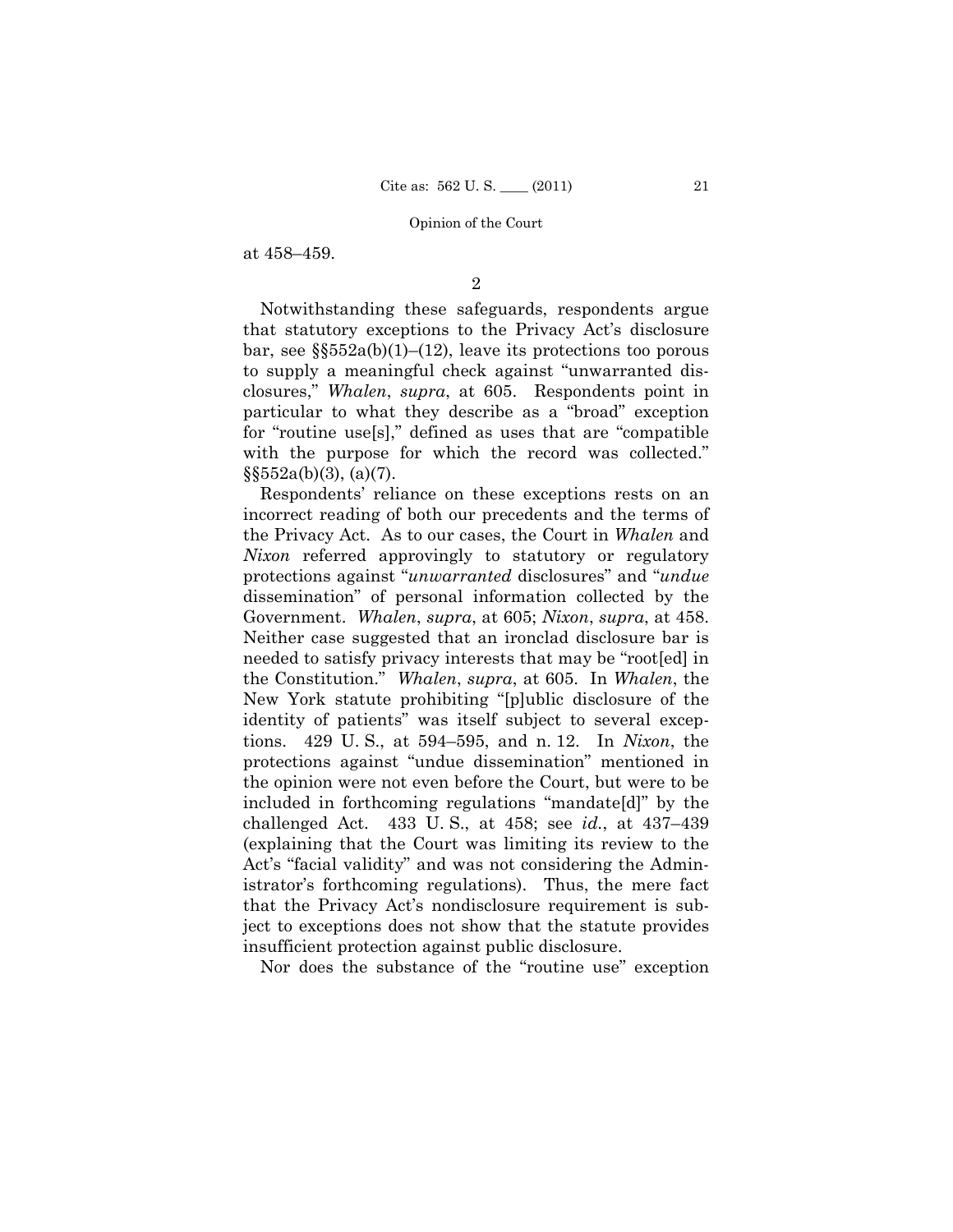## Opinion of the Court

relied on by respondents create any undue risk of public dissemination. None of the authorized "routine use[s]" of respondents' background-check information allows for release to the public. 71 Fed. Reg. 45859–45860, 45862 (2006); 60 Fed. Reg. 63084 (1995), as amended, 75 Fed. Reg. 28307 (2010). Rather, the established "routine use[s]" consist of limited, reasonable steps designed to complete the background-check process in an efficient and orderly manner. See *Whalen*, *supra*, at 602 (approving disclosures to authorized New York Department of Health employees that were not "meaningfully distinguishable" from routine disclosures "associated with many facets of health care"). One routine use, for example, involves a limited disclosure to persons filling out Form 42 so that designated references can "identify the individual" at issue and can understand the "nature and purpose of the investigation." App. 89. Authorized JPL employees also review each completed SF–85 to verify that all requested information has been provided. *Id.,* at 211. These designated JPL employees may not "disclose any information contained in the form to anyone else," *ibid*., and Cal Tech is not given access to adverse information uncovered during the Government's background check, *id.,* at 207–208. The "remote possibility" of public disclosure created by these narrow "routine use[s]" does not undermine the Privacy Act's substantial protections. See *Whalen*, 429 U. S., at 601–602 ("remote possibility" that statutory security provisions will "provide inadequate protection against unwarranted disclosures" not a sufficient basis for striking down statute).

Citing past violations of the Privacy  $Act<sub>14</sub>$  respondents

<sup>14</sup>*E.g*., GAO, Personal Information: Data Breaches are Frequent, but Evidence of Resulting Identity Theft is Limited; However, the Full Extent Is Unknown 5, 20 (GAO 07–737, 2007) (over 3-year period, 788 data breaches occurred at 17 federal agencies).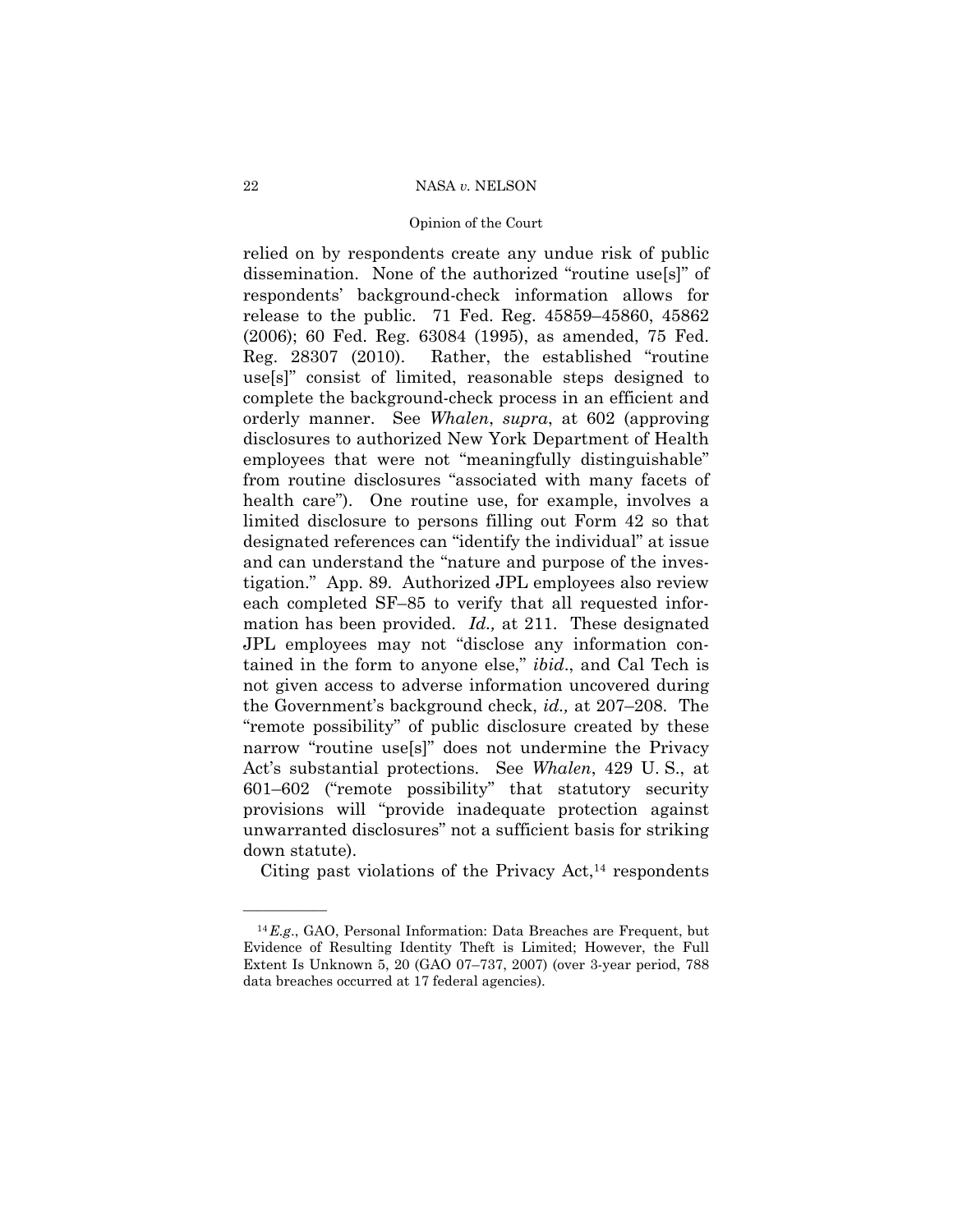note that it is possible that their personal information could be disclosed as a result of a similar breach. But data breaches are a possibility any time the Government stores information. As the Court recognized in *Whalen*, the mere possibility that security measures will fail provides no "proper ground" for a broad-based attack on government information-collection practices. *Ibid.* Respondents also cite a portion of SF–85 that warns of possible disclosure "[t]o the news media or the general public." App. 89. By its terms, this exception allows public disclosure only where release is "in the public interest" and would not result in "an unwarranted invasion of personal privacy." *Ibid*. Respondents have not cited any example of such a disclosure, nor have they identified any plausible scenario in which their information might be unduly disclosed under this exception.15

 In light of the protection provided by the Privacy Act's nondisclosure requirement, and because the challenged portions of the forms consist of reasonable inquiries in an employment background check, we conclude that the Government's inquiries do not violate a constitutional right to informational privacy. *Whalen*, *supra*, at 605.

\* \* \*

 For these reasons, the judgment of the Court of Appeals is reversed, and the case is remanded for further proceedings consistent with this opinion.

*It is so ordered.* 

<sup>&</sup>lt;sup>15</sup>Respondents further contend that the Privacy Act's ability to deter unauthorized release of private information is significantly hampered by the fact that the statute provides only "an *ex post* money-damages action," not injunctive relief. Brief for Respondents 44 (citing *Doe* v. *Chao*, 540 U. S. 614, 635 (2004) (GINSBURG, J., dissenting)). Nothing in *Whalen* or *Nixon* suggests that any private right of action—for money damages or injunctive relief—is needed in order to provide sufficient protection against public disclosure.